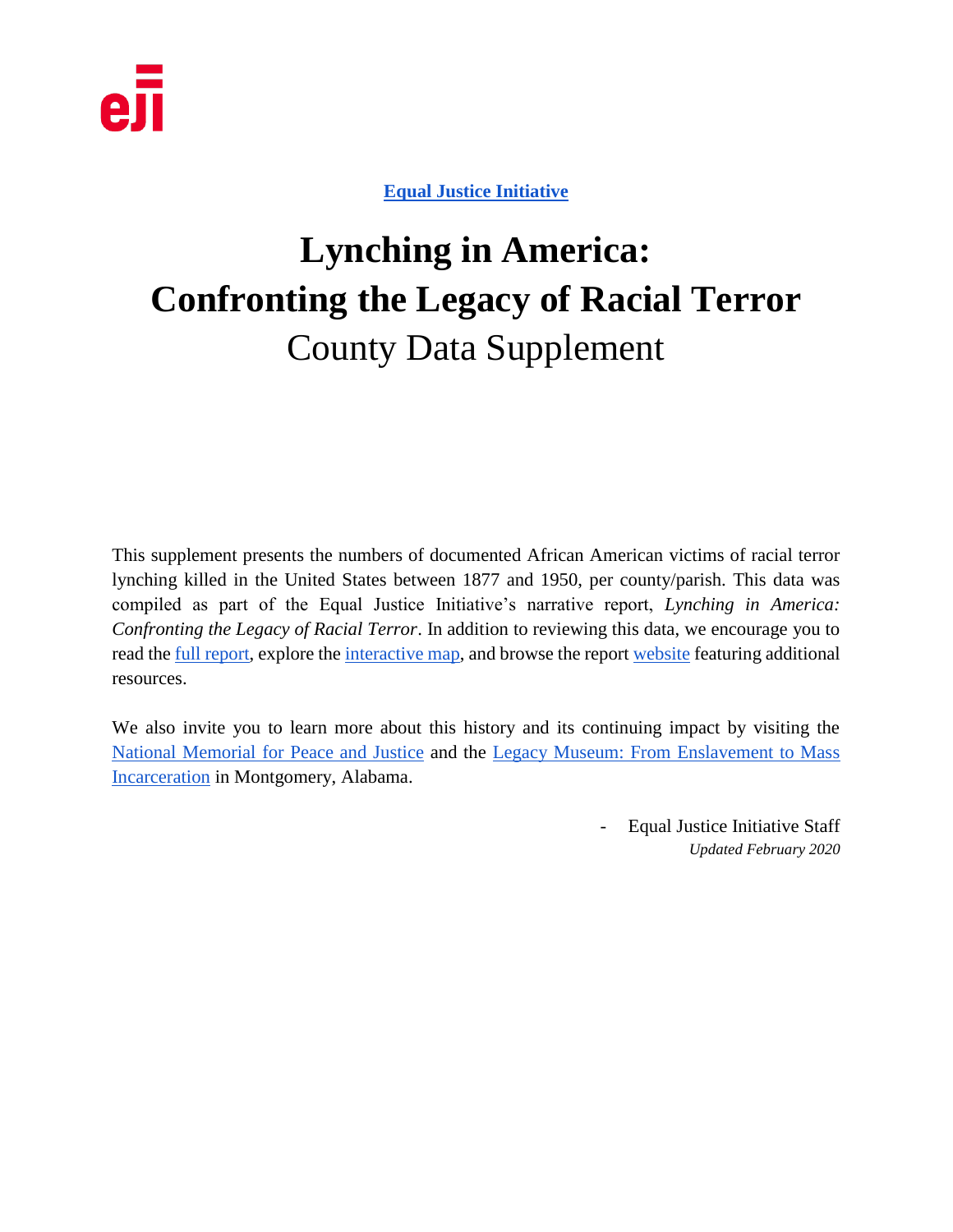| <b>ALABAMA</b> |                |               |                |                |                |  |  |  |
|----------------|----------------|---------------|----------------|----------------|----------------|--|--|--|
| <b>County</b>  | <b>Total</b>   | <b>County</b> | <b>Total</b>   | County         | <b>Total</b>   |  |  |  |
| Autauga        | $\overline{4}$ | Baldwin       | 1              | Barbour        | 6              |  |  |  |
| <b>Bibb</b>    | 11             | <b>Blount</b> | $\overline{3}$ | <b>Bullock</b> | $\overline{3}$ |  |  |  |
| <b>Butler</b>  | 13             | Calhoun       | $\overline{3}$ | Chambers       | $\overline{2}$ |  |  |  |
| Cherokee       | $\overline{2}$ | Chilton       | 12             | Choctaw        | $\overline{7}$ |  |  |  |
| Clarke         | 6              | Clay          | $\mathbf{1}$   | Cleburne       | $\overline{2}$ |  |  |  |
| Coffee         | 3              | Colbert       | 11             | Coosa          | $\overline{2}$ |  |  |  |
| Covington      | 6              | Crenshaw      | $\overline{4}$ | Dale           | $\overline{2}$ |  |  |  |
| Dallas         | 19             | Elmore        | 14             | Etowah         | $\mathbf{1}$   |  |  |  |
| Franklin       | $\overline{2}$ | Geneva        | $\overline{2}$ | Hale           | $\mathbf{1}$   |  |  |  |
| Henry          | 13             | Houston       | 8              | Jackson        | $\overline{3}$ |  |  |  |
| Jefferson      | 30             | Lamar         | 5              | Lauderdale     | $\overline{3}$ |  |  |  |
| Lawrence       | $\mathbf{1}$   | Lee           | $\overline{4}$ | Limestone      | $\overline{3}$ |  |  |  |
| Lowndes        | 16             | Macon         | $\mathbf{1}$   | Madison        | 10             |  |  |  |
| Marengo        | $\overline{4}$ | Marion        | $\mathbf{1}$   | Mobile         | $\overline{7}$ |  |  |  |
| Monroe         | 17             | Montgomery    | 12             | Morgan         | $\overline{3}$ |  |  |  |
| Perry          | $\mathbf{1}$   | Pickens       | 14             | Pike           | $\overline{4}$ |  |  |  |
| Russell        | 5              | Shelby        | 9              | St. Clair      | $\overline{7}$ |  |  |  |
| Sumter         | 8              | Talladega     | $\overline{4}$ | Tallapoosa     | $\overline{4}$ |  |  |  |
| Tuscaloosa     | 10             | Walker        | $\overline{4}$ | Washington     | $\overline{3}$ |  |  |  |
| Wilcox         | $\overline{4}$ |               |                |                |                |  |  |  |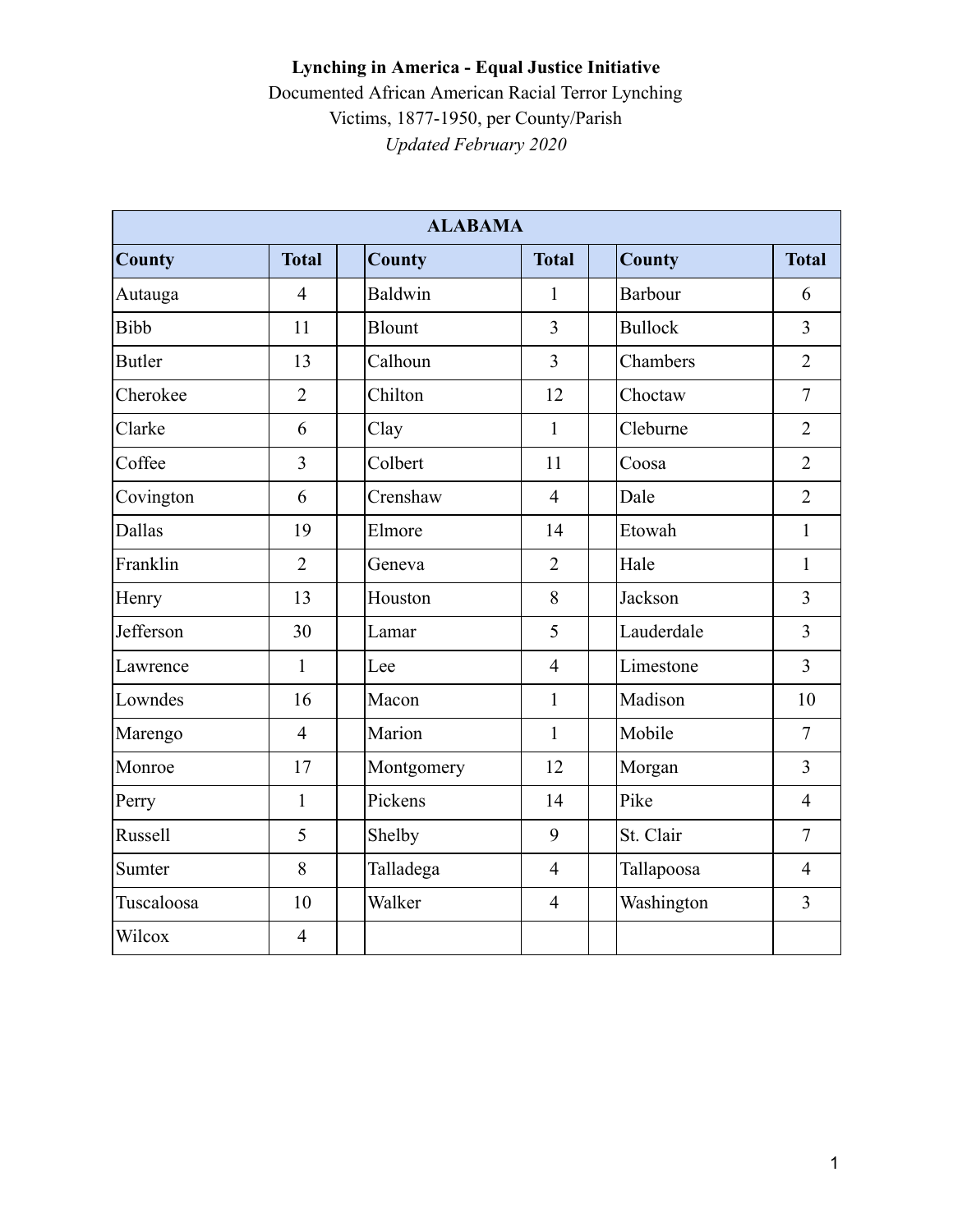#### **Lynching in America - Equal Justice Initiative**  Documented African American Racial Terror Lynching

Victims, 1877-1950, per County/Parish *Updated February 2020* 

| <b>ARKANSAS</b>     |                |               |                |               |                |  |  |
|---------------------|----------------|---------------|----------------|---------------|----------------|--|--|
| <b>County</b>       | <b>Total</b>   | <b>County</b> | <b>Total</b>   | <b>County</b> | <b>Total</b>   |  |  |
| <b>Arkansas</b>     | 18             | Ashley        | 10             | Boone         | $\overline{2}$ |  |  |
| <b>Bradley</b>      | $\overline{4}$ | Calhoun       | 10             | Chicot        | $\overline{3}$ |  |  |
| Clark               | 6              | Cleveland     | $\overline{3}$ | Columbia      | $\overline{3}$ |  |  |
| Conway              | $\overline{4}$ | Craighead     | 5              | Crittenden    | 8              |  |  |
| Cross               | $\overline{2}$ | Desha         | 9              | Drew          | 8              |  |  |
| Faulkner            | $\overline{2}$ | Garland       | $\overline{3}$ | Grant         | $\overline{2}$ |  |  |
| Hempstead           | 6              | Hot Spring    | 1              | Howard        | $\overline{4}$ |  |  |
| Jackson             | 3              | Jefferson     | $\overline{7}$ | Johnson       | $\overline{2}$ |  |  |
| Lafayette           | 6              | Lee           | 15             | Lincoln       | 6              |  |  |
| <b>Little River</b> | 11             | Logan         | $\mathbf{1}$   | Lonoke        | 11             |  |  |
| Miller              | 6              | Mississippi   | $\overline{7}$ | Monroe        | 12             |  |  |
| Nevada              | $\overline{2}$ | Ouachita      | 11             | Phillips      | 245            |  |  |
| Poinsett            | $\overline{2}$ | Polk          | $\mathbf{1}$   | Pope          | $\overline{2}$ |  |  |
| Prairie             | $\overline{2}$ | Pulaski       | 5              | Sebastian     | 1              |  |  |
| Sevier              | 5              | St. Francis   | 6              | Stone         | 1              |  |  |
| Union               | $\overline{4}$ | White         | 3              | Woodruff      | $\overline{2}$ |  |  |

| <b>CALIFORNIA</b>             |  |  |  |  |  |  |  |
|-------------------------------|--|--|--|--|--|--|--|
| <b>County</b><br><b>Total</b> |  |  |  |  |  |  |  |
| Kern                          |  |  |  |  |  |  |  |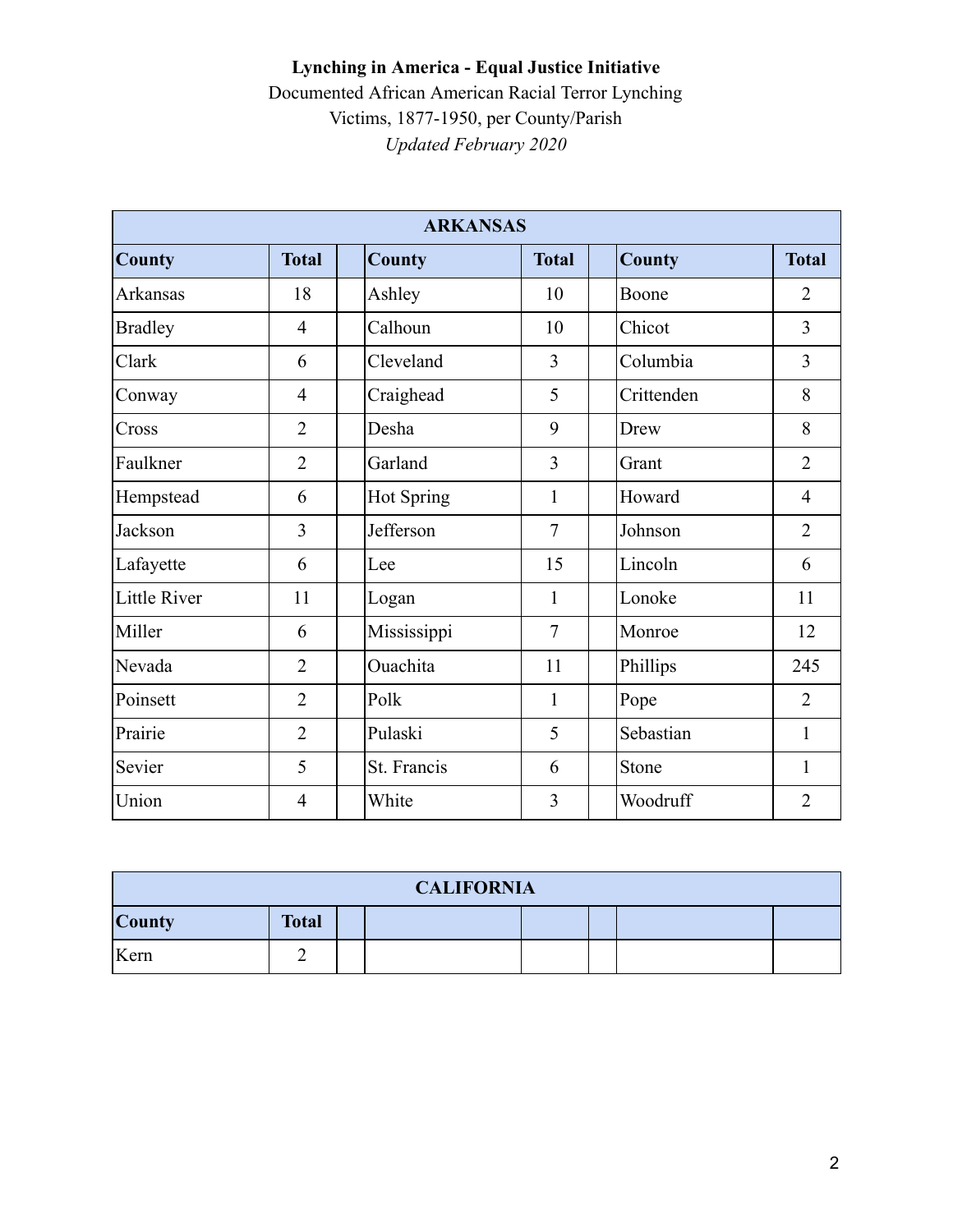| <b>COLORADO</b>    |              |  |               |              |  |               |              |
|--------------------|--------------|--|---------------|--------------|--|---------------|--------------|
| <b>County</b>      | <b>Total</b> |  | <b>County</b> | <b>Total</b> |  | <b>County</b> | <b>Total</b> |
| Lincoln            |              |  | Otero         |              |  | Ouray         |              |
| Pueblo<br>San Juan |              |  |               |              |  |               |              |

| <b>DELAWARE</b>               |  |  |  |  |  |  |  |
|-------------------------------|--|--|--|--|--|--|--|
| <b>Total</b><br><b>County</b> |  |  |  |  |  |  |  |
| New Castle                    |  |  |  |  |  |  |  |

| <b>FLORIDA</b>  |                |                |                |                |                |  |  |
|-----------------|----------------|----------------|----------------|----------------|----------------|--|--|
| <b>County</b>   | <b>Total</b>   | <b>County</b>  | <b>Total</b>   | <b>County</b>  | <b>Total</b>   |  |  |
| Alachua         | 18             | <b>Baker</b>   | $\overline{7}$ | Bay            | $\overline{2}$ |  |  |
| <b>Bradford</b> | 5              | <b>Brevard</b> | $\mathbf{1}$   | <b>Broward</b> | 1              |  |  |
| Calhoun         | $\overline{4}$ | Charlotte      | 1              | Citrus         | $\overline{7}$ |  |  |
| Clay            | 1              | Collier        | 1              | Columbia       | 20             |  |  |
| DeSoto          | 3              | Duval          | $\overline{7}$ | Escambia       | 6              |  |  |
| Franklin        | $\overline{2}$ | Gadsden        | $\overline{4}$ | Hamilton       | 6              |  |  |
| Hardee          | 1              | Hendry         | $\mathbf{1}$   | Hernando       | 13             |  |  |
| Hillsborough    | 5              | Holmes         | $\overline{7}$ | Jackson        | 9              |  |  |
| Jefferson       | 1              | Lafayette      | 13             | Lake           | $\overline{4}$ |  |  |
| Lee             | $\overline{2}$ | Leon           | $\overline{4}$ | Levy           | 8              |  |  |
| Liberty         | 1              | Madison        | 14             | Manatee        | 6              |  |  |
| Marion          | 19             | Miami-Dade     | $\overline{3}$ | Orange         | 33             |  |  |
| Palm Beach      | $\overline{2}$ | Pasco          | 6              | Pinellas       | $\overline{2}$ |  |  |
| Polk            | 20             | Putnam         | $\overline{3}$ | Santa Rosa     | $\overline{3}$ |  |  |
| Seminole        | $\overline{2}$ | St. Johns      | 1              | Sumter         | $\overline{3}$ |  |  |
| Suwannee        | 12             | Taylor         | 15             | Volusia        | 5              |  |  |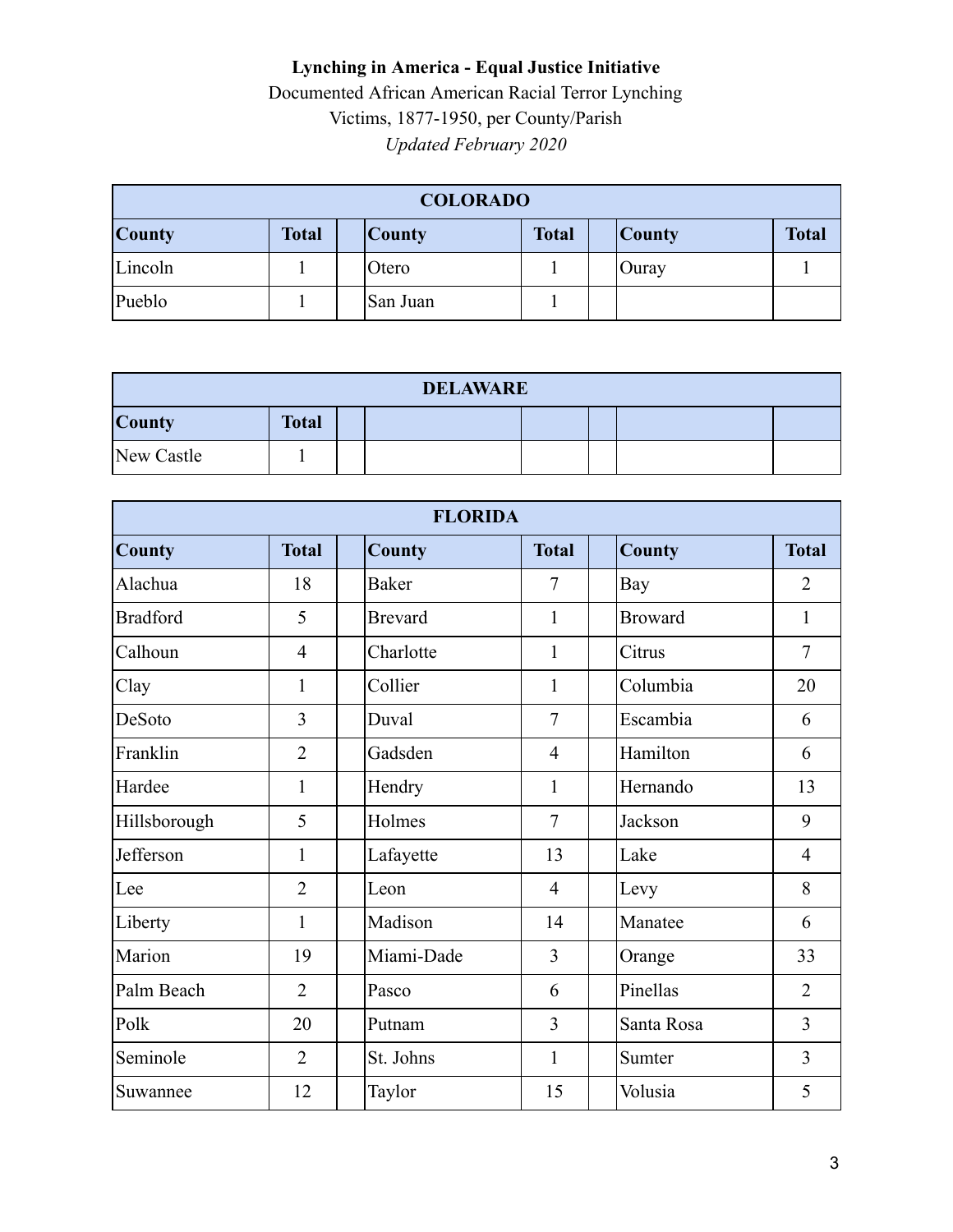| <b>FLORIDA</b> (continued)                                                      |  |  |  |  |  |  |              |
|---------------------------------------------------------------------------------|--|--|--|--|--|--|--------------|
| <b>Total</b><br><b>Total</b><br><b>County</b><br><b>County</b><br><b>County</b> |  |  |  |  |  |  | <b>Total</b> |
| Washington                                                                      |  |  |  |  |  |  |              |

| <b>GEORGIA</b> |                |                 |                |               |                |  |  |  |
|----------------|----------------|-----------------|----------------|---------------|----------------|--|--|--|
| <b>County</b>  | <b>Total</b>   | <b>County</b>   | <b>Total</b>   | <b>County</b> | <b>Total</b>   |  |  |  |
| Appling        | 3              | <b>Baker</b>    | 10             | Baldwin       | $\overline{2}$ |  |  |  |
| <b>Barrow</b>  | $\mathbf{1}$   | <b>Bartow</b>   | $\overline{3}$ | Bibb          | $\overline{7}$ |  |  |  |
| Bleckley       | 10             | <b>Brantley</b> | $\overline{2}$ | <b>Brooks</b> | 20             |  |  |  |
| <b>Bryan</b>   | $\overline{3}$ | Bulloch         | 9              | <b>Burke</b>  | $\overline{3}$ |  |  |  |
| <b>Butts</b>   | $\overline{2}$ | Calhoun         | 9              | Camden        | $\overline{2}$ |  |  |  |
| Candler        | $\mathbf{1}$   | Carroll         | $\overline{2}$ | Catoosa       | $\overline{2}$ |  |  |  |
| Chatham        | $\overline{2}$ | Chattahoochee   | $\mathbf{1}$   | Chattooga     | $\overline{3}$ |  |  |  |
| Clarke         | $\mathbf{1}$   | Clay            | 5              | Clayton       | $\overline{3}$ |  |  |  |
| Clinch         | $\overline{2}$ | Cobb            | $\mathbf{1}$   | Coffee        | 8              |  |  |  |
| Colquitt       | $\overline{7}$ | Columbia        | 5              | Cook          | $\mathbf{1}$   |  |  |  |
| Coweta         | 5              | Crawford        | $\mathbf{1}$   | Crisp         | 6              |  |  |  |
| Dade           | $\overline{2}$ | Decatur         | 10             | DeKalb        | $\overline{4}$ |  |  |  |
| Dodge          | 9              | Dooly           | 8              | Dougherty     | $\overline{2}$ |  |  |  |
| Douglas        | $\mathbf{1}$   | Early           | 24             | Echols        | $\overline{4}$ |  |  |  |
| Effingham      | $\overline{3}$ | Elbert          | $\overline{2}$ | Emanuel       | 8              |  |  |  |
| Fayette        | 5              | Floyd           | $\overline{4}$ | Forsyth       | $\mathbf{1}$   |  |  |  |
| Franklin       | $\mathbf{1}$   | Fulton          | 36             | Glascock      | $\mathbf{1}$   |  |  |  |
| Glynn          | 3              | Gordon          | $\mathbf{1}$   | Grady         | $\overline{2}$ |  |  |  |
| Greene         | $\overline{2}$ | Gwinnett        | $\overline{3}$ | Habersham     | 6              |  |  |  |
| Hancock        | $\overline{2}$ | Haralson        | $\mathbf{1}$   | Harris        | $\overline{7}$ |  |  |  |
| Henry          | $\mathbf{1}$   | Houston         | $\overline{4}$ | Irwin         | 5              |  |  |  |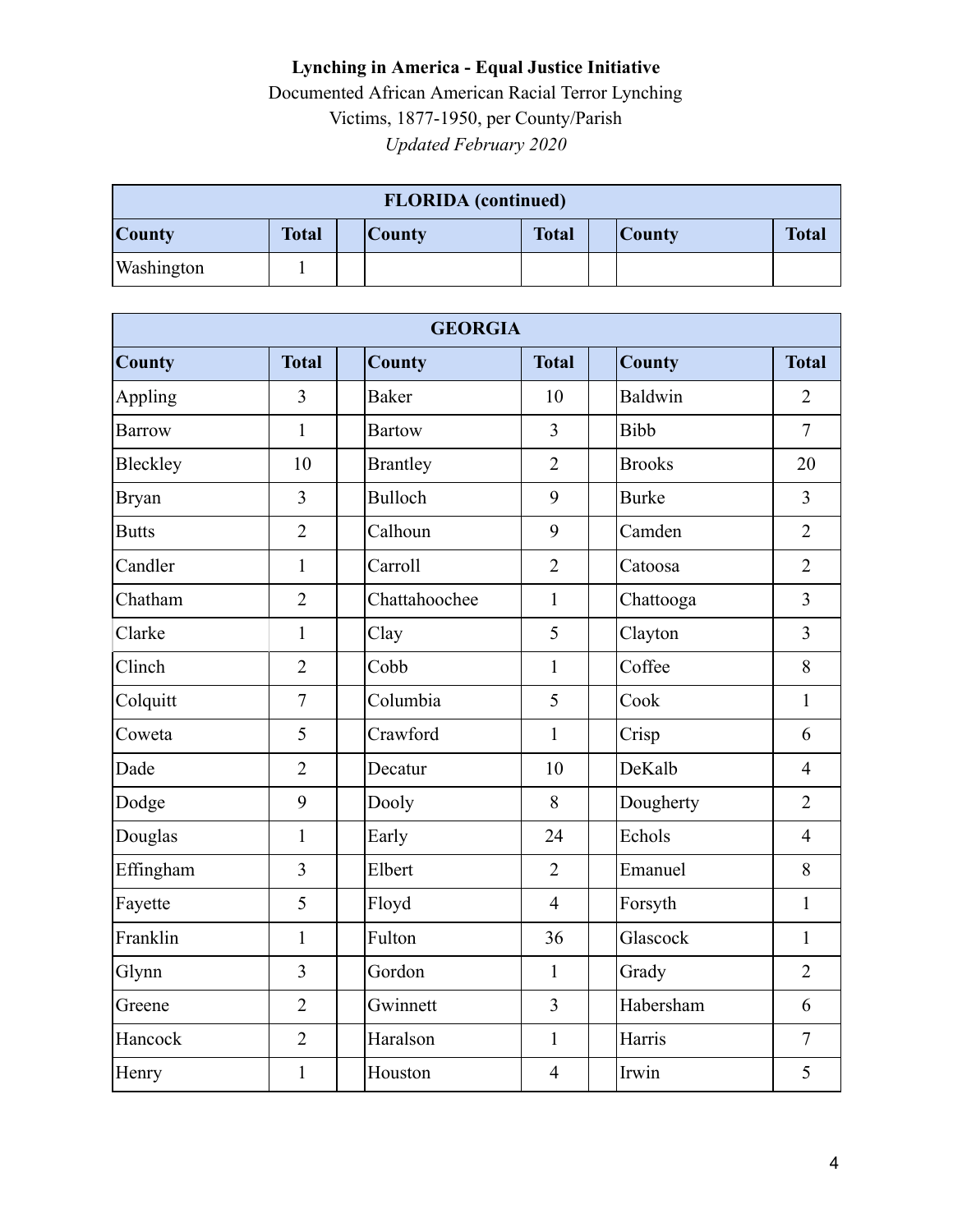| <b>GEORGIA</b> (continued) |                |               |                |                |                |  |  |  |
|----------------------------|----------------|---------------|----------------|----------------|----------------|--|--|--|
| <b>County</b>              | <b>Total</b>   | <b>County</b> | <b>Total</b>   | <b>County</b>  | <b>Total</b>   |  |  |  |
| Jackson                    | $\mathbf{1}$   | Jasper        | 10             | Jefferson      | $\overline{3}$ |  |  |  |
| Jenkins                    | $\overline{7}$ | Johnson       | 6              | Jones          | 5              |  |  |  |
| Lamar                      | 3              | Laurens       | 6              | Lee            | 9              |  |  |  |
| Liberty                    | $\overline{4}$ | Lincoln       | 6              | Lowndes        | $\overline{4}$ |  |  |  |
| Macon                      | $\overline{2}$ | Madison       | 5              | Marion         | $\overline{3}$ |  |  |  |
| McDuffie                   | $\overline{2}$ | McIntosh      | 3              | Meriwether     | 5              |  |  |  |
| Miller                     | 9              | Mitchell      | 11             | Monroe         | 6              |  |  |  |
| Montgomery                 | 10             | Morgan        | $\overline{2}$ | Murray         | $\overline{2}$ |  |  |  |
| Muscogee                   | 6              | Newton        | $\mathbf{1}$   | Oconee         | 11             |  |  |  |
| Oglethorpe                 | $\overline{4}$ | Peach         | 3              | Pierce         | 6              |  |  |  |
| Pike                       | 3              | Polk          | $\overline{2}$ | Pulaski        | $\overline{3}$ |  |  |  |
| Quitman                    | $\mathbf{1}$   | Randolph      | $\overline{7}$ | Richmond       | $\overline{2}$ |  |  |  |
| Schley                     | $\overline{4}$ | Screven       | $\overline{3}$ | Seminole       | $\overline{3}$ |  |  |  |
| Spalding                   | $\overline{7}$ | Stephens      | $\mathbf{1}$   | <b>Stewart</b> | 5              |  |  |  |
| Sumter                     | $\overline{2}$ | Talbot        | 6              | Taliaferro     | $\overline{2}$ |  |  |  |
| <b>Tattnall</b>            | 5              | Taylor        | $\mathbf{1}$   | Telfair        | $\mathbf{1}$   |  |  |  |
| Thomas                     | 8              | Tift          | $\overline{4}$ | Toombs         | $\overline{3}$ |  |  |  |
| Troup                      | 3              | Turner        | $\overline{2}$ | Twiggs         | 5              |  |  |  |
| Walker                     | $\mathbf{1}$   | Walton        | 9              | Ware           | 5              |  |  |  |
| Warren                     | $\overline{4}$ | Washington    | $\overline{2}$ | Wayne          | 9              |  |  |  |
| Webster                    | $\mathbf{1}$   | Wheeler       | $\overline{2}$ | Whitfield      | 5              |  |  |  |
| Wilcox                     | 6              | Wilkes        | $\overline{4}$ | Wilkinson      | $\overline{4}$ |  |  |  |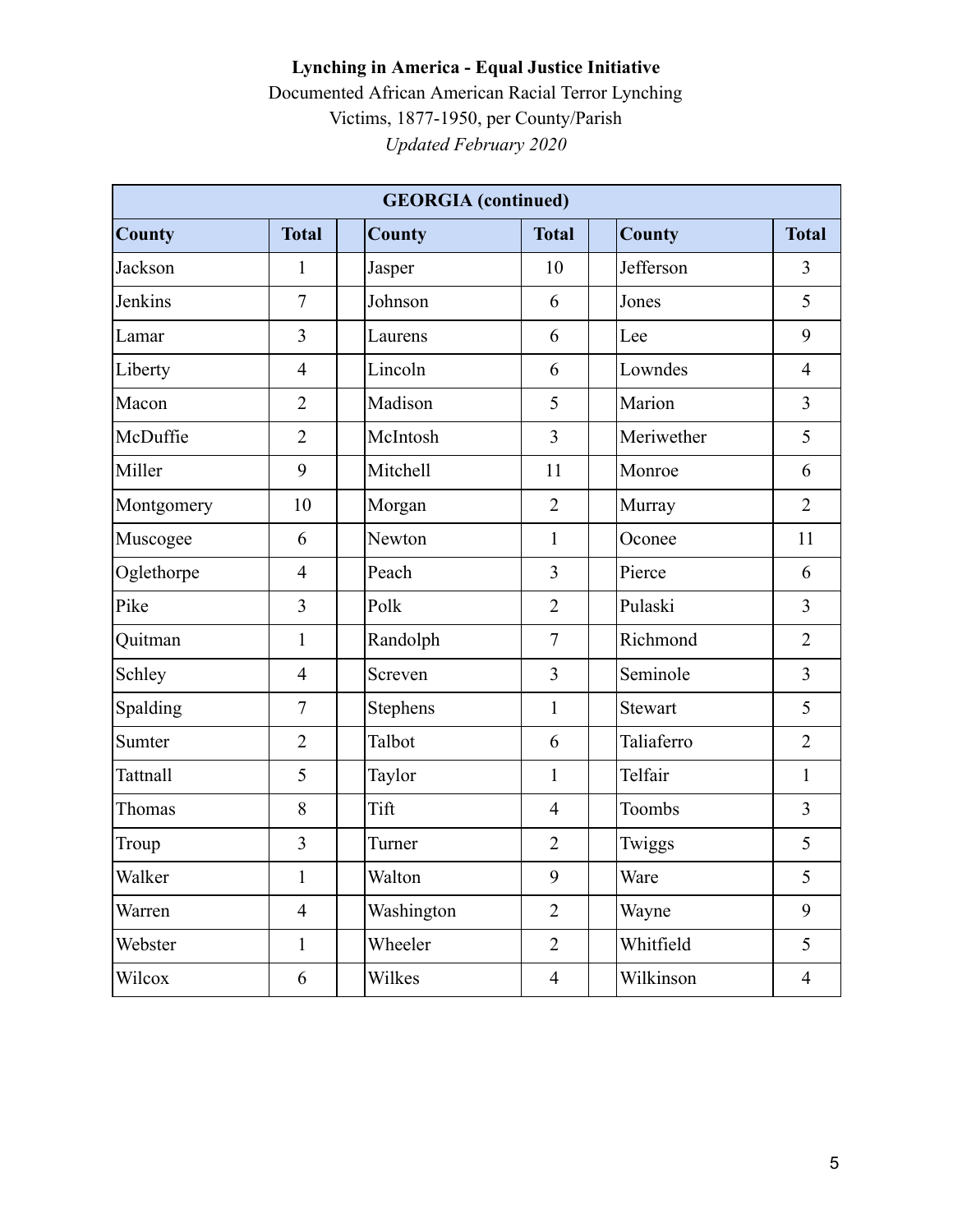| <b>ILLINOIS</b> |              |               |              |               |              |  |  |
|-----------------|--------------|---------------|--------------|---------------|--------------|--|--|
| <b>County</b>   | <b>Total</b> | <b>County</b> | <b>Total</b> | <b>County</b> | <b>Total</b> |  |  |
| Alexander       | 3            | Cook          |              | Edgar         |              |  |  |
| Fulton          |              | Lawrence      |              | Macon         |              |  |  |
| Marshall        |              | Perry         |              | Pulaski       |              |  |  |
| Sangamon        | 2            | Scott         |              | St. Clair     | 40           |  |  |
| Union           |              | Vermilion     |              |               |              |  |  |

| <b>INDIANA</b> |              |               |                |               |              |  |  |
|----------------|--------------|---------------|----------------|---------------|--------------|--|--|
| <b>County</b>  | <b>Total</b> | <b>County</b> | <b>Total</b>   | <b>County</b> | <b>Total</b> |  |  |
| Clark          |              | Grant         | $\overline{2}$ | Henry         |              |  |  |
| Johnson        |              | Knox          |                | Kosciusko     |              |  |  |
| Marion         |              | Posey         |                | Pulaski       |              |  |  |
| Spencer        | 3            | Sullivan      |                | Vigo          |              |  |  |

| <b>KANSAS</b> |                |               |              |               |              |  |  |
|---------------|----------------|---------------|--------------|---------------|--------------|--|--|
| <b>County</b> | <b>Total</b>   | <b>County</b> | <b>Total</b> | <b>County</b> | <b>Total</b> |  |  |
| <b>Brown</b>  | $\overline{2}$ | Cherokee      |              | Crawford      |              |  |  |
| Douglas       | 3              | Labette       | 2            | Leavenworth   |              |  |  |
| Miami         |                | Pawnee        |              | Saline        |              |  |  |
| Shawnee       |                |               |              |               |              |  |  |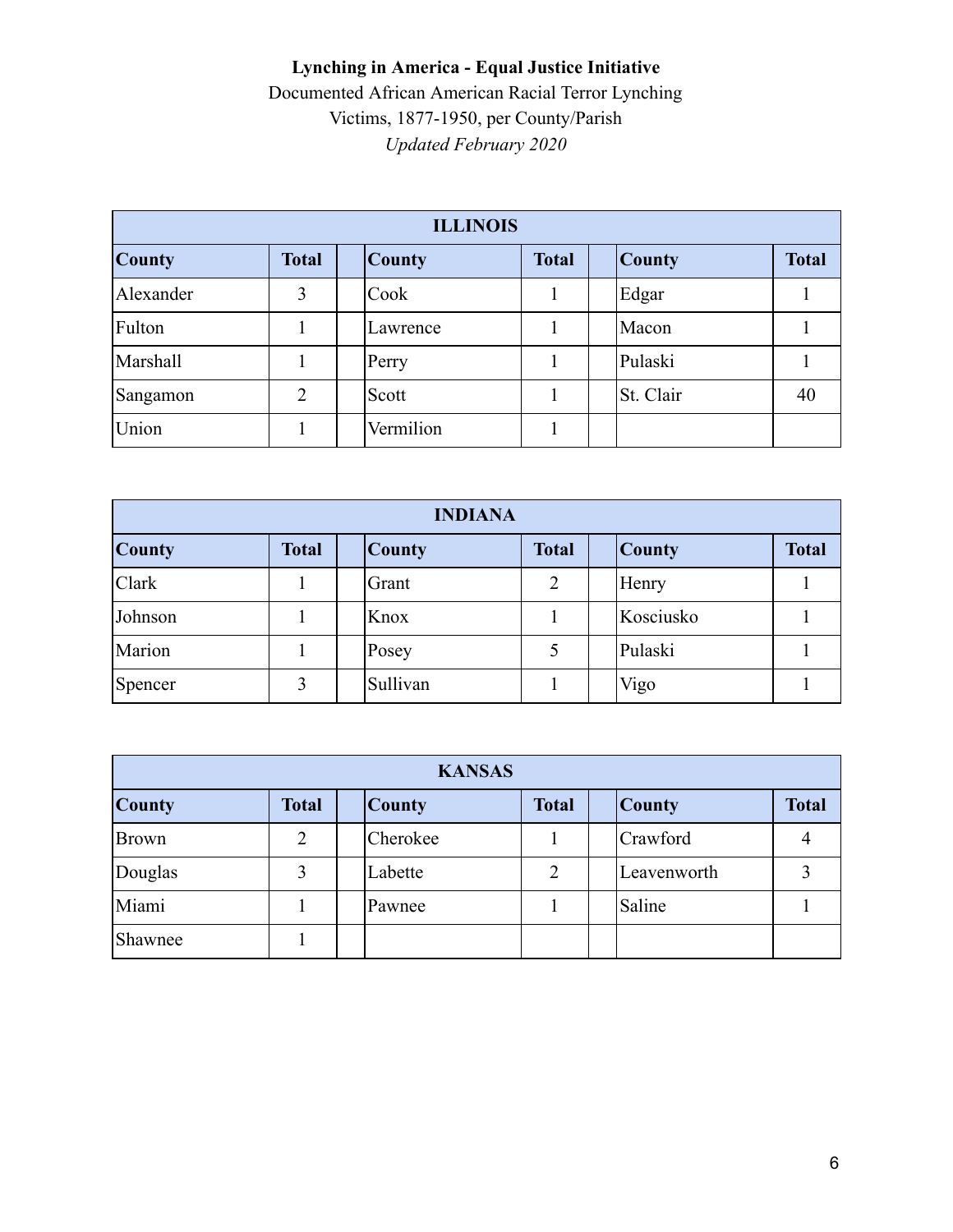|                  |                | <b>KENTUCKY</b> |                |                |                |
|------------------|----------------|-----------------|----------------|----------------|----------------|
| <b>County</b>    | <b>Total</b>   | <b>County</b>   | <b>Total</b>   | <b>County</b>  | <b>Total</b>   |
| Adair            | 1              | Allen           | $\overline{2}$ | <b>Ballard</b> | 3              |
| <b>Barren</b>    | $\mathbf{1}$   | Boone           | 5              | Bourbon        | $\overline{2}$ |
| <b>Breathitt</b> | $\mathbf{1}$   | Breckinridge    | 3              | Caldwell       | $\overline{2}$ |
| Carlisle         | $\mathbf{1}$   | Christian       | 3              | Clark          | $\overline{2}$ |
| Crittenden       | $\mathbf{1}$   | Cumberland      | $\mathbf{1}$   | Daviess        | $\overline{3}$ |
| Fayette          | $\overline{4}$ | Fleming         | $\overline{2}$ | Floyd          | $\mathbf{1}$   |
| Franklin         | $\overline{2}$ | Fulton          | 20             | Gallatin       | $\mathbf{1}$   |
| Graves           | 6              | Grayson         | $\mathbf{1}$   | Green          | $\mathbf{1}$   |
| Hancock          | $\mathbf{1}$   | Hardin          | 3              | Harlan         | $\mathbf{1}$   |
| Harrison         | $\overline{2}$ | Hart            | $\overline{2}$ | Henderson      | $\overline{4}$ |
| Henry            | $\overline{4}$ | Hickman         | 1              | Hopkins        | $\overline{2}$ |
| Jessamine        | $\overline{2}$ | Knott           | $\mathbf{1}$   | Knox           | $\mathbf{1}$   |
| LaRue            | $\mathbf{1}$   | Lincoln         | $\mathbf{1}$   | Livingston     | $\mathbf{1}$   |
| Logan            | 12             | Marion          | $\overline{2}$ | Marshall       | $\overline{3}$ |
| Mason            | $\overline{4}$ | McCracken       | 5              | McLean         | $\mathbf{1}$   |
| Meade            | 3              | Metcalfe        | $\mathbf{1}$   | Montgomery     | $\mathbf{1}$   |
| Nicholas         | $\overline{3}$ | Ohio            | $\mathbf{1}$   | Oldham         | $\mathbf{1}$   |
| Owen             | $\mathbf{1}$   | Scott           | $\mathbf{1}$   | Shelby         | 6              |
| Simpson          | 3              | Spencer         | $\mathbf{1}$   | Todd           | $\tau$         |
| Trigg            | $\overline{3}$ | Union           | $\overline{3}$ | Warren         | $\overline{4}$ |
| Washington       | $\overline{2}$ | Wayne           | $\mathbf{1}$   | Webster        | $\mathbf{1}$   |
| Whitley          | $\mathbf{1}$   | Woodford        | $\overline{2}$ |                |                |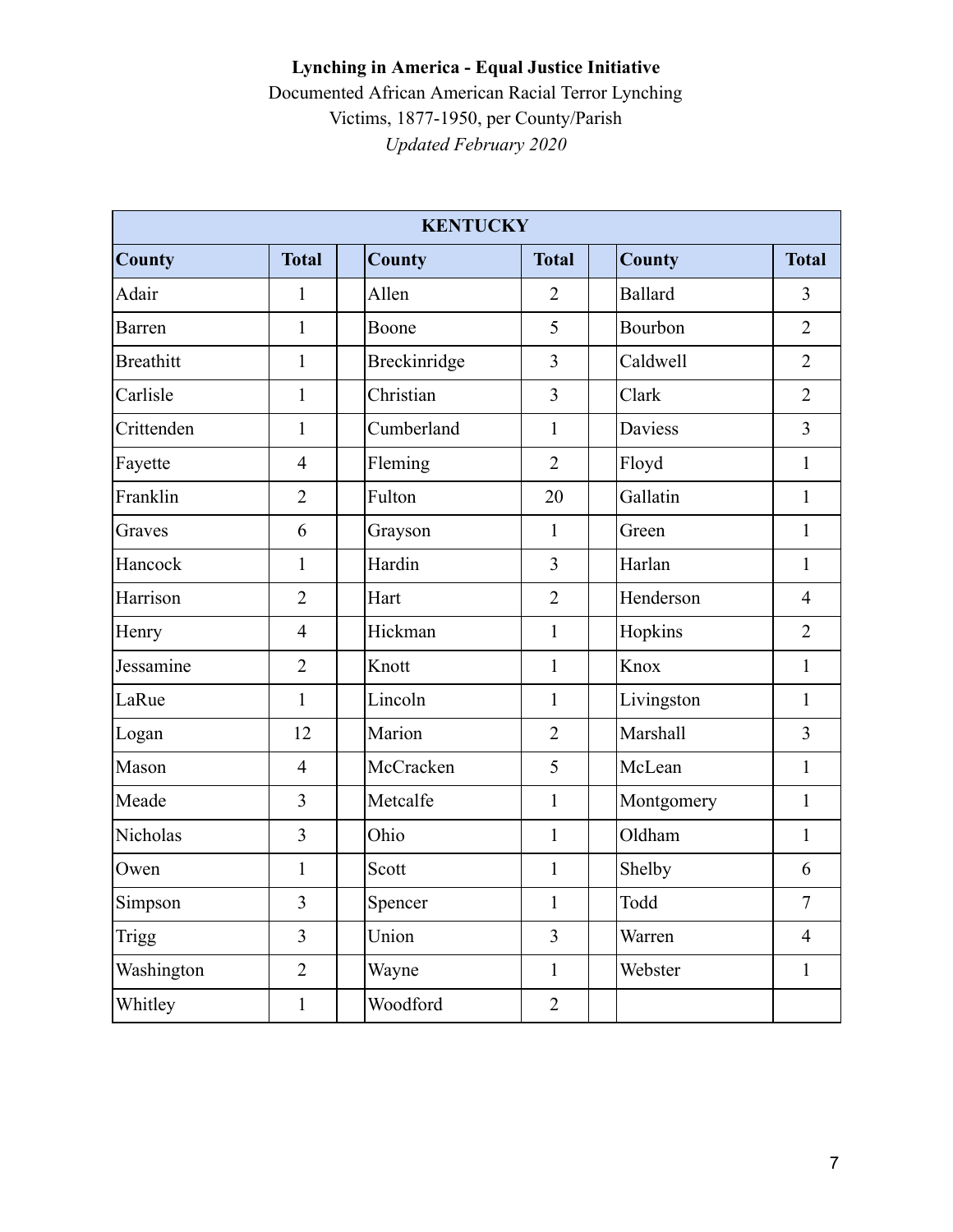#### **Lynching in America - Equal Justice Initiative**  Documented African American Racial Terror Lynching

Victims, 1877-1950, per County/Parish

*Updated February 2020* 

|                     |                | <b>LOUISIANA</b>     |                |                         |                |
|---------------------|----------------|----------------------|----------------|-------------------------|----------------|
| <b>Parish</b>       | <b>Total</b>   | <b>Parish</b>        | <b>Total</b>   | <b>Parish</b>           | <b>Total</b>   |
| Acadia              | $\mathbf{1}$   | Allen                | $\overline{2}$ | Ascension               | $\mathbf{1}$   |
| Assumption          | $\overline{3}$ | Avoyelles            | $\overline{4}$ | Bienville               | 10             |
| <b>Bossier</b>      | 26             | Caddo                | 48             | Calcasieu               | $\overline{4}$ |
| Caldwell            | 5              | Catahoula            | 8              | Claiborne               | 10             |
| Concordia           | 16             | DeSoto               | $\overline{4}$ | <b>East Baton Rouge</b> | $\overline{2}$ |
| East Feliciana      | 6              | Evangeline           | 5              | Franklin                | 6              |
| Grant               | 6              | Iberia               | 26             | Iberville               | 9              |
| Jackson             | $\overline{4}$ | Jefferson            | 11             | Jefferson Davis         | 3              |
| Lafayette           | 6              | Lafourche            | 52             | Lincoln                 | 8              |
| Livingston          | $\overline{2}$ | Madison              | 12             | Morehouse               | 16             |
| Natchitoches        | $\overline{2}$ | Orleans              | 15             | Ouachita                | 38             |
| Plaquemines         | $\mathbf{1}$   | Pointe Coupee        | 11             | Rapides                 | 10             |
| <b>Red River</b>    | $\overline{2}$ | Richland             | 13             | Sabine                  | 1              |
| St. Bernard         | $\overline{3}$ | St. Charles          | $\overline{3}$ | St. Helena              | $\overline{3}$ |
| St. James           | 6              | St. John the Baptist | $\overline{4}$ | St. Landry              | 8              |
| St. Martin          | $\overline{2}$ | St. Mary             | $\overline{4}$ | St. Tammany             | 8              |
| Tangipahoa          | 24             | Tensas               | 29             | Union                   | 5              |
| Washington          | 12             | Webster              | 9              | West Baton Rouge        | $\overline{3}$ |
| <b>West Carroll</b> | 9              | West Feliciana       | $\overline{7}$ | Winn                    | $\mathbf{1}$   |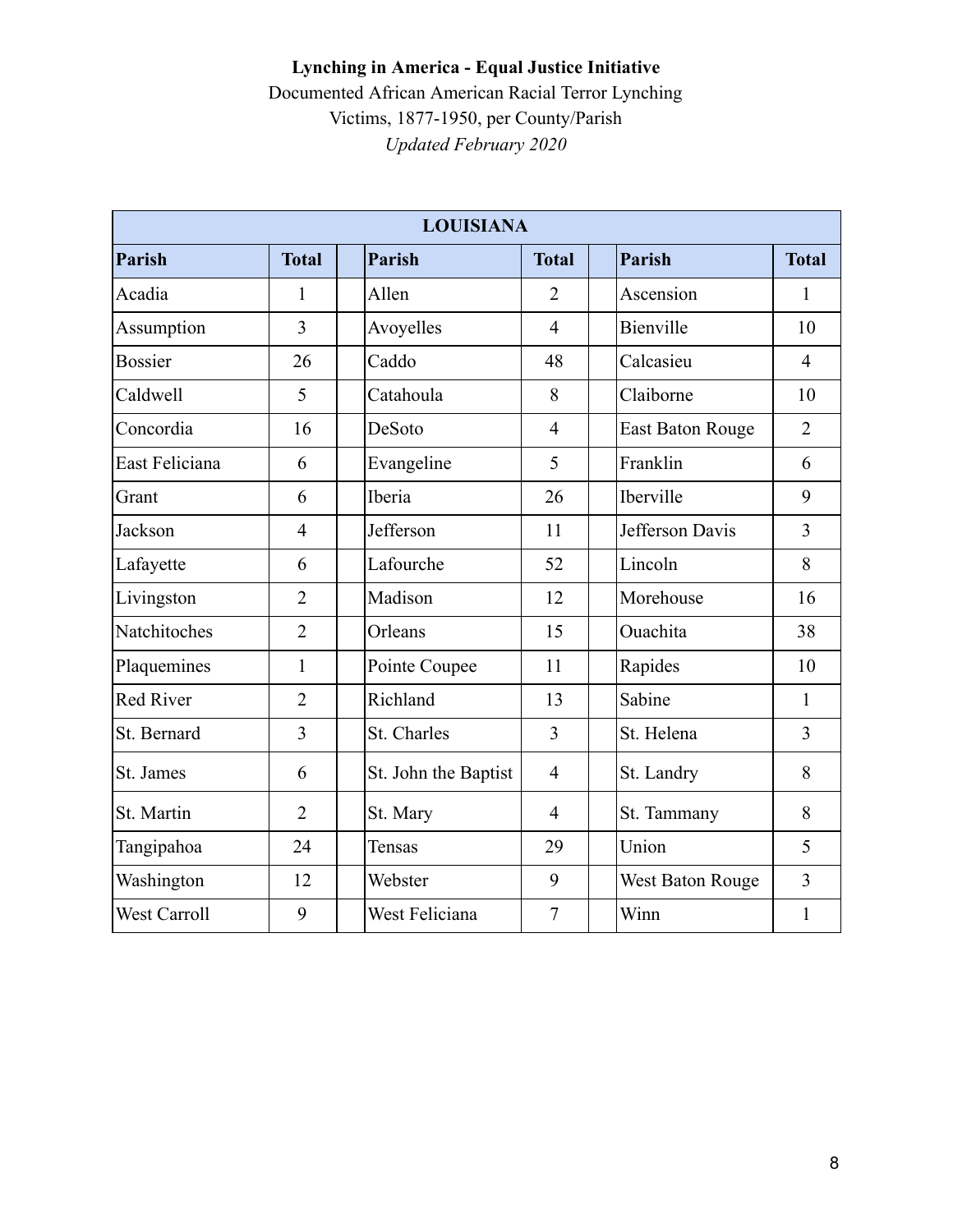| <b>MARYLAND</b> |              |                 |                |               |              |  |  |
|-----------------|--------------|-----------------|----------------|---------------|--------------|--|--|
| <b>County</b>   | <b>Total</b> | <b>County</b>   | <b>Total</b>   | <b>County</b> | <b>Total</b> |  |  |
| Allegany        |              | Anne Arundel    | 4              | Baltimore     |              |  |  |
| Calvert         |              | Carroll         |                | Frederick     |              |  |  |
| Harford         |              | Howard          | $\mathfrak{D}$ | Kent          |              |  |  |
| Montgomery      | 3            | Prince George's | $\overline{2}$ | Queen Anne's  |              |  |  |
| Somerset        | 4            | St. Mary's      |                | Wicomico      |              |  |  |

| <b>MICHIGAN</b>               |  |  |  |  |  |  |  |
|-------------------------------|--|--|--|--|--|--|--|
| <b>County</b><br><b>Total</b> |  |  |  |  |  |  |  |
| St. Clair                     |  |  |  |  |  |  |  |

| <b>MINNESOTA</b>              |  |  |  |  |  |  |  |
|-------------------------------|--|--|--|--|--|--|--|
| <b>Total</b><br><b>County</b> |  |  |  |  |  |  |  |
| St. Louis                     |  |  |  |  |  |  |  |

| <b>MISSISSIPPI</b> |                |                                                |    |                |                |  |  |  |
|--------------------|----------------|------------------------------------------------|----|----------------|----------------|--|--|--|
| <b>County</b>      | <b>Total</b>   | <b>Total</b><br><b>County</b><br><b>County</b> |    | <b>Total</b>   |                |  |  |  |
| Adams              | 3              | Alcorn                                         | 5  | Amite          | 14             |  |  |  |
| Attala             | 5              | Benton                                         | 3  | <b>Bolivar</b> | 13             |  |  |  |
| Calhoun            | $\overline{2}$ | Carroll                                        | 29 | Chickasaw      | 6              |  |  |  |
| Claiborne          | 4              | Clarke                                         | 10 | Clay           | 8              |  |  |  |
| Coahoma            | 13             | Copiah                                         | 10 | DeSoto         | 10             |  |  |  |
| Forrest            | 9              | Franklin                                       | 13 | George         | $\overline{2}$ |  |  |  |
| Greene             |                | Grenada                                        | 7  | Hancock        | $\overline{2}$ |  |  |  |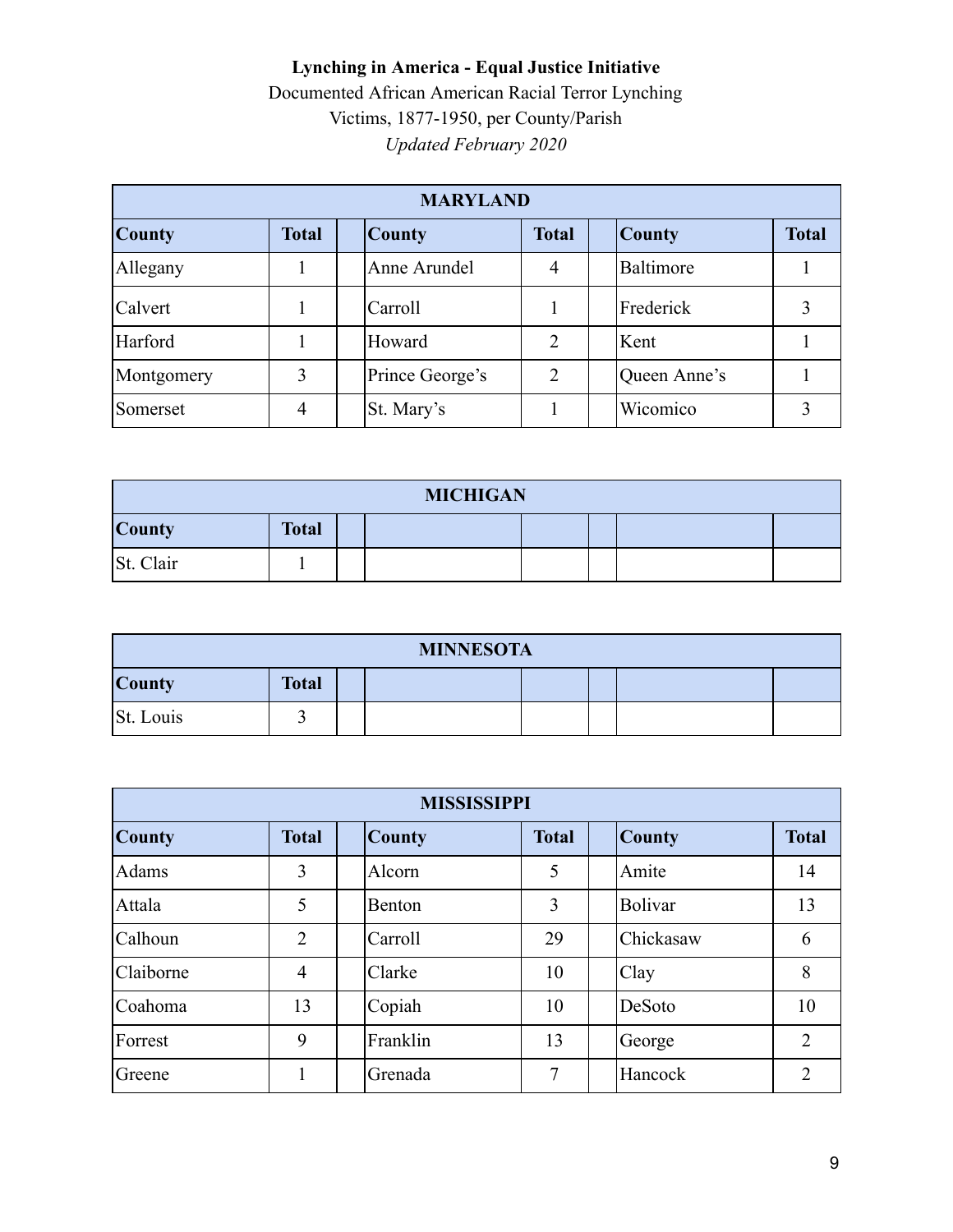|               |                | <b>MISSISSIPPI</b> (continued) |                |                 |                |
|---------------|----------------|--------------------------------|----------------|-----------------|----------------|
| <b>County</b> | <b>Total</b>   | <b>County</b>                  | <b>Total</b>   | <b>County</b>   | <b>Total</b>   |
| Harrison      | 10             | Hinds                          | 22             | Holmes          | 11             |
| Humphreys     | 10             | Issaquena                      | 6              | Itawamba        | $\mathbf{1}$   |
| Jackson       | 8              | Jefferson                      | $\overline{4}$ | Jefferson Davis | $\mathbf{1}$   |
| Jones         | 5              | Kemper                         | 24             | Lafayette       | $\overline{7}$ |
| Lamar         | $\mathbf{1}$   | Lauderdale                     | 16             | Lawrence        | 6              |
| Leake         | $\overline{2}$ | Lee                            | $\overline{2}$ | Leflore         | 48             |
| Lincoln       | 10             | Lowndes                        | 20             | Madison         | $\overline{7}$ |
| Marion        | $\overline{2}$ | Marshall                       | $\overline{4}$ | Monroe          | 14             |
| Montgomery    | 9              | Neshoba                        | 5              | Newton          | 6              |
| Noxubee       | 10             | Oktibbeha                      | 6              | Panola          | $\overline{4}$ |
| Pearl River   | 3              | Perry                          | $\overline{2}$ | Pike            | 13             |
| Pontotoc      | $\mathbf{1}$   | Prentiss                       | $\mathbf{1}$   | Quitman         | 9              |
| Rankin        | 9              | Scott                          | 13             | Sharkey         | 6              |
| Simpson       | 8              | Smith                          | 8              | Stone           | $\overline{7}$ |
| Sunflower     | 12             | Tallahatchie                   | 12             | Tate            | 9              |
| Tishomingo    | $\overline{4}$ | Tunica                         | 10             | Union           | 1              |
| Walthall      | $\overline{4}$ | Warren                         | 14             | Washington      | 13             |
| Wayne         | $\mathbf{1}$   | Webster                        | $\overline{2}$ | Wilkinson       | 9              |
| Winston       | 11             | Yalobusha                      | $\overline{4}$ | Yazoo           | 18             |

| <b>MISSOURI</b> |              |               |              |               |              |  |  |
|-----------------|--------------|---------------|--------------|---------------|--------------|--|--|
| <b>County</b>   | <b>Total</b> | <b>County</b> | <b>Total</b> | <b>County</b> | <b>Total</b> |  |  |
| Barry           |              | <b>Bates</b>  |              | Boone         |              |  |  |
| Buchanan        |              | <b>Butler</b> | 2            | Callaway      |              |  |  |
| Cape Girardeau  |              | Clay          |              | Clinton       |              |  |  |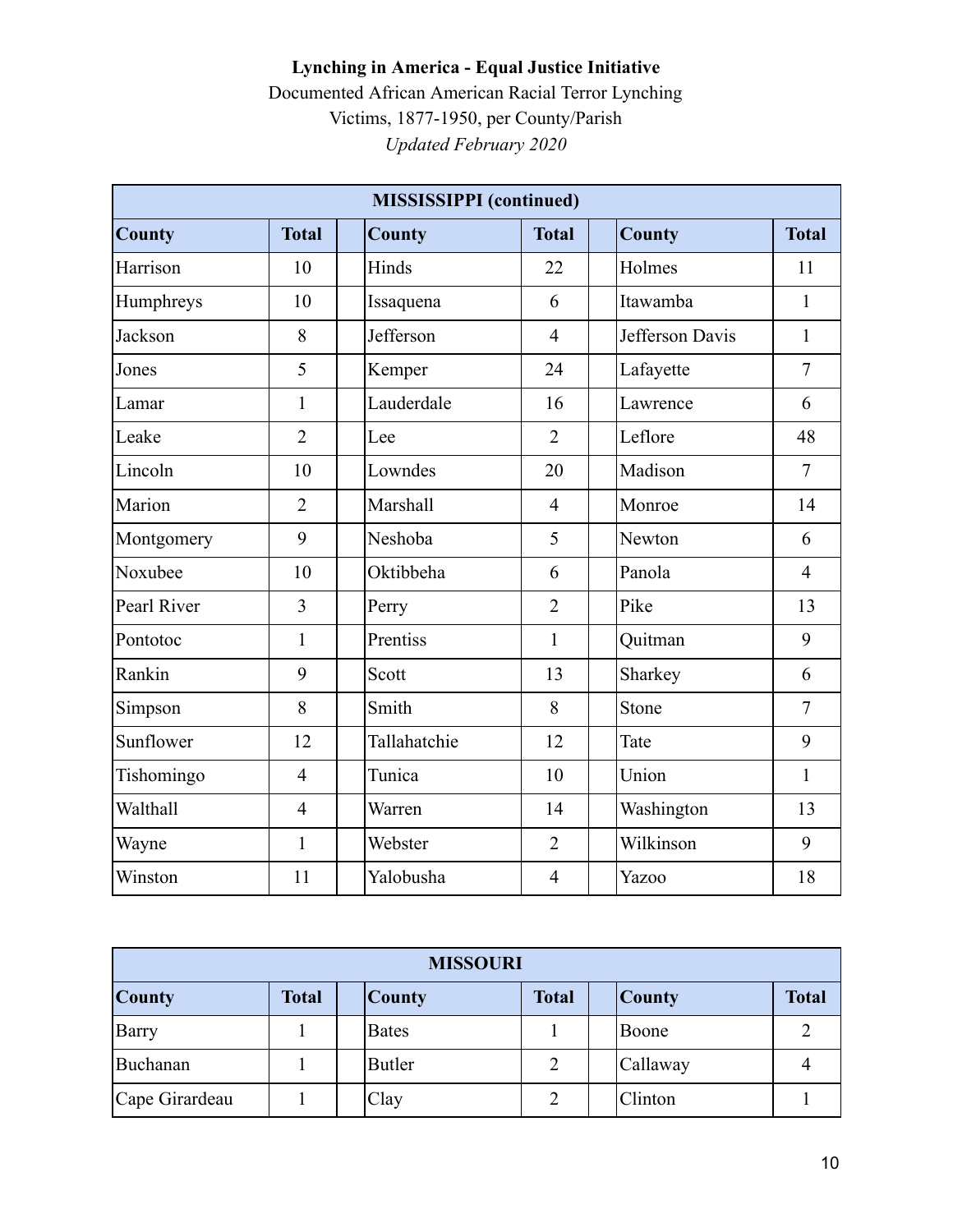| <b>MISSOURI</b> (continued) |                |               |                |               |              |  |  |
|-----------------------------|----------------|---------------|----------------|---------------|--------------|--|--|
| <b>County</b>               | <b>Total</b>   | <b>County</b> | <b>Total</b>   | <b>County</b> | <b>Total</b> |  |  |
| Franklin                    | 1              | Greene        | 3              | Howard        | 5            |  |  |
| Iron                        | 1              | Jackson       |                | Jasper        |              |  |  |
| Lafayette                   | $\overline{2}$ | Lawrence      | 3              | Macon         | 2            |  |  |
| Mississippi                 | $\overline{4}$ | New Madrid    | $\overline{2}$ | Nodaway       |              |  |  |
| Pemiscot                    | 3              | Pike          | 5              | Platte        |              |  |  |
| Ralls                       | 1              | Randolph      | 3              | Ray           |              |  |  |
| Reynolds                    |                | Saline        |                | Scott         |              |  |  |
| St. Louis                   |                | Wayne         |                |               |              |  |  |

| <b>MONTANA</b>                                                 |  |  |           |  |  |  |  |
|----------------------------------------------------------------|--|--|-----------|--|--|--|--|
| <b>County</b><br><b>Total</b><br><b>Total</b><br><b>County</b> |  |  |           |  |  |  |  |
| Cascade                                                        |  |  | Roosevelt |  |  |  |  |

| <b>NEBRASKA</b>                                                                                 |  |         |  |      |  |  |
|-------------------------------------------------------------------------------------------------|--|---------|--|------|--|--|
| <b>County</b><br><b>Total</b><br><b>Total</b><br><b>Total</b><br><b>County</b><br><b>County</b> |  |         |  |      |  |  |
| Cherry                                                                                          |  | Douglas |  | Otoe |  |  |

| <b>NEW JERSEY</b>             |  |  |  |  |  |  |  |
|-------------------------------|--|--|--|--|--|--|--|
| <b>Total</b><br><b>County</b> |  |  |  |  |  |  |  |
| Monmouth                      |  |  |  |  |  |  |  |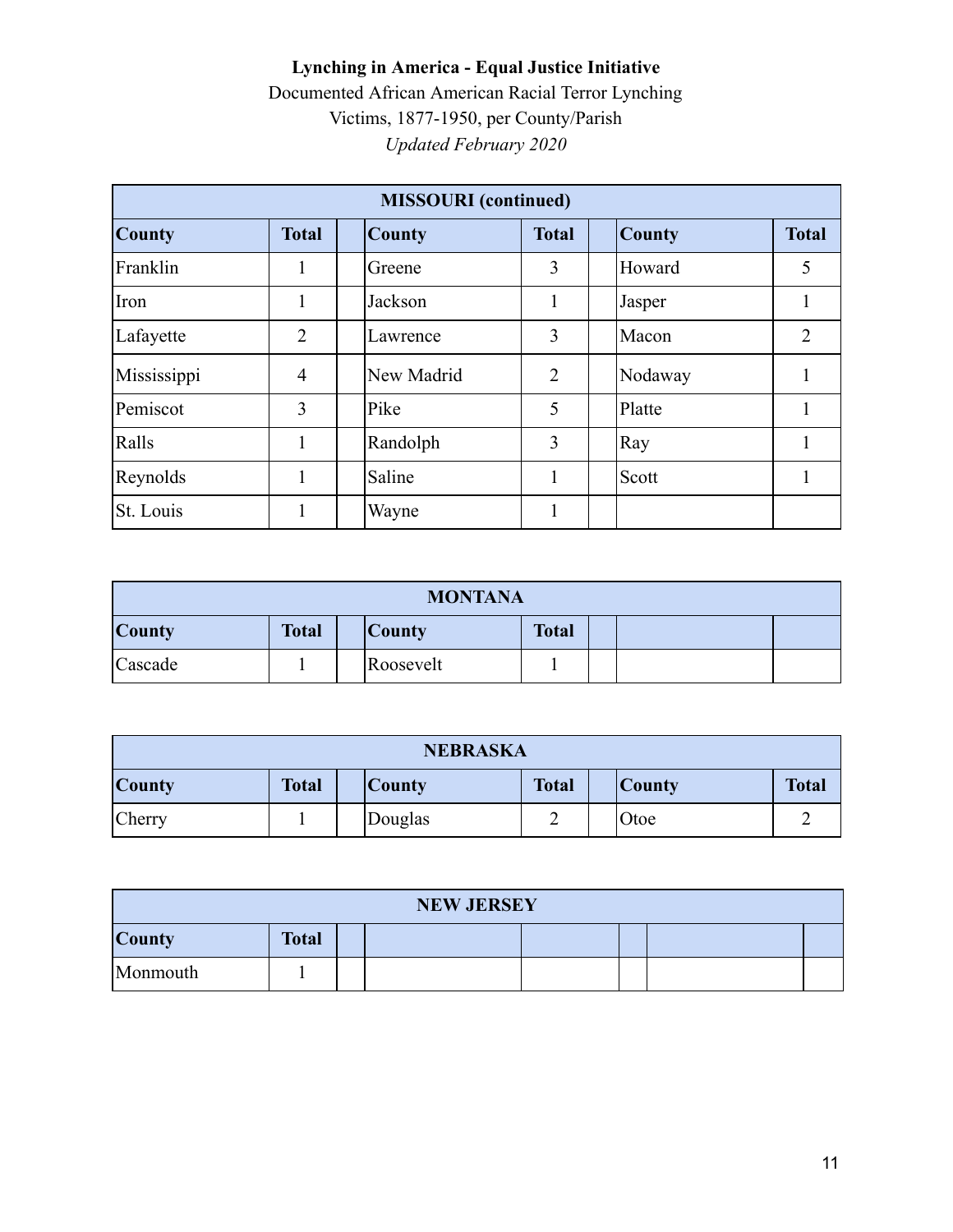| <b>NEW YORK</b> |              |  |  |  |  |  |  |
|-----------------|--------------|--|--|--|--|--|--|
| <b>County</b>   | <b>Total</b> |  |  |  |  |  |  |
| Orange          |              |  |  |  |  |  |  |

|               | <b>NORTH CAROLINA</b> |                |                |               |                |  |  |  |  |  |
|---------------|-----------------------|----------------|----------------|---------------|----------------|--|--|--|--|--|
| <b>County</b> | <b>Total</b>          | <b>County</b>  | <b>Total</b>   | <b>County</b> | <b>Total</b>   |  |  |  |  |  |
| Alamance      | 1                     | Anson          | $\overline{2}$ | Avery         | 1              |  |  |  |  |  |
| Beaufort      | 1                     | Bertie         | $\overline{2}$ | <b>Bladen</b> | $\mathbf{1}$   |  |  |  |  |  |
| Buncombe      | 3                     | <b>Burke</b>   | $\overline{2}$ | Cabarrus      | $\overline{2}$ |  |  |  |  |  |
| Camden        | 1                     | Carteret       | 1              | Caswell       | 1              |  |  |  |  |  |
| Chatham       | 6                     | Cleveland      | 1              | Craven        | $\overline{2}$ |  |  |  |  |  |
| Davidson      | 1                     | Edgecombe      | $\overline{2}$ | Franklin      | 3              |  |  |  |  |  |
| Gaston        | 3                     | Granville      | 6              | Greene        | $\mathbf{1}$   |  |  |  |  |  |
| Guilford      | 1                     | Halifax        | $\overline{2}$ | Haywood       | 1              |  |  |  |  |  |
| Hertford      | 1                     | <b>Iredell</b> | 3              | Johnston      | $\overline{4}$ |  |  |  |  |  |
| Jones         | 1                     | Lenoir         | $\mathbf{1}$   | Macon         | $\mathbf{1}$   |  |  |  |  |  |
| Mecklenburg   | $\overline{2}$        | Moore          | $\overline{2}$ | <b>Nash</b>   | $\mathbf{1}$   |  |  |  |  |  |
| New Hanover   | 22                    | Northampton    | $\mathbf{1}$   | Onslow        | $\overline{2}$ |  |  |  |  |  |
| Orange        | 1                     | Pender         | 1              | Person        | 1              |  |  |  |  |  |
| Polk          | 1                     | Richmond       | $\overline{2}$ | Rockingham    | $\overline{2}$ |  |  |  |  |  |
| Rowan         | 6                     | Rutherford     | 1              | Sampson       | $\overline{2}$ |  |  |  |  |  |
| Scotland      | $\mathbf{1}$          | <b>Stokes</b>  | $\overline{2}$ | Union         | $\overline{3}$ |  |  |  |  |  |
| Vance         | $\overline{2}$        | Wake           | $\mathbf{1}$   | Warren        | $\overline{2}$ |  |  |  |  |  |
| Washington    | $\overline{3}$        | Watauga        | 1              | Wayne         | $\overline{2}$ |  |  |  |  |  |
| Wilson        | $\overline{2}$        |                |                |               |                |  |  |  |  |  |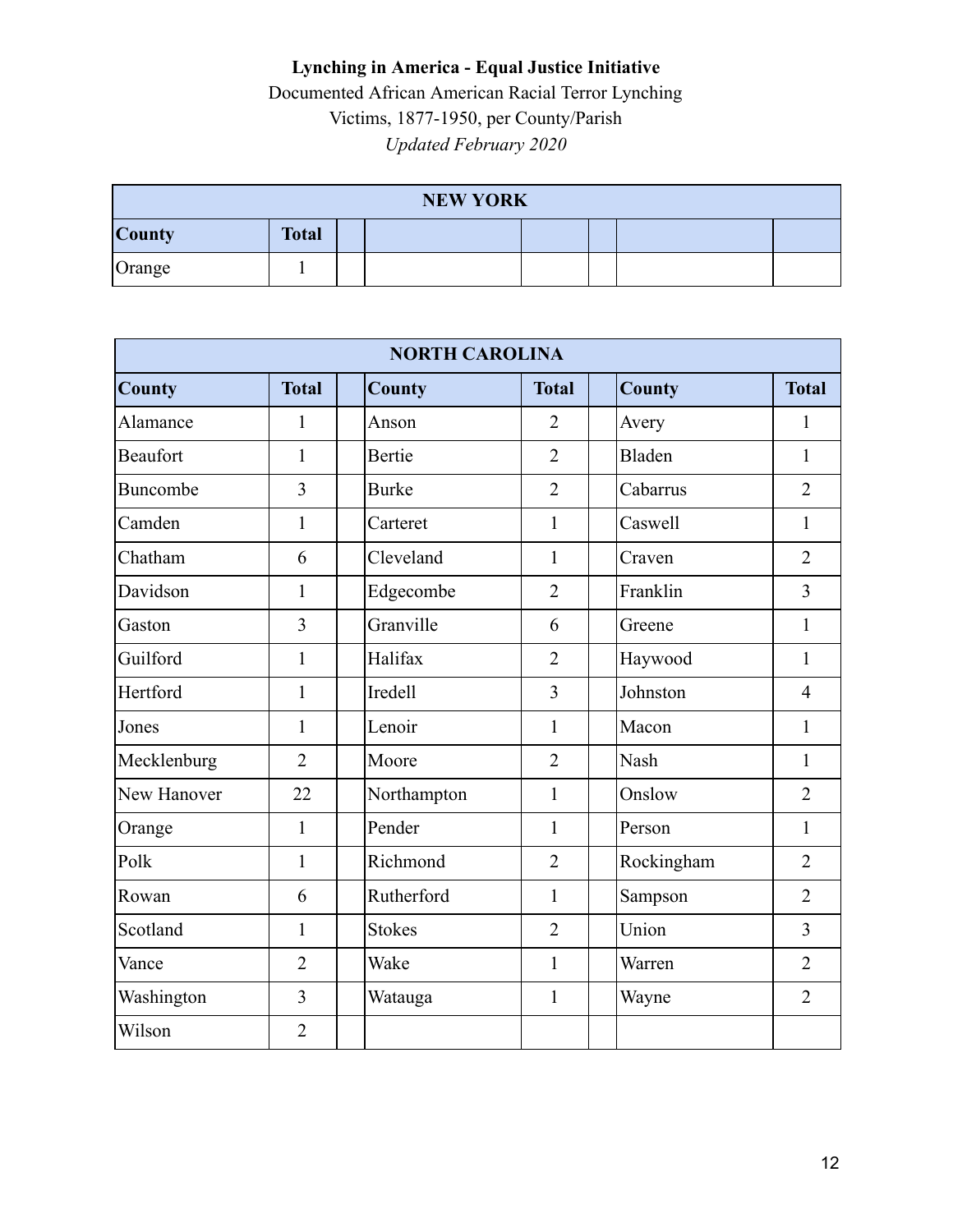| <b>NORTH DAKOTA</b> |              |  |  |  |  |  |  |
|---------------------|--------------|--|--|--|--|--|--|
| <b>County</b>       | <b>Total</b> |  |  |  |  |  |  |
| <b>Grand Forks</b>  |              |  |  |  |  |  |  |

| <b>OHIO</b>   |                |               |              |               |              |  |  |
|---------------|----------------|---------------|--------------|---------------|--------------|--|--|
| <b>County</b> | <b>Total</b>   | <b>County</b> | <b>Total</b> | <b>County</b> | <b>Total</b> |  |  |
| Adams         |                | Clermont      |              | Erie          |              |  |  |
| Athens        |                | Coshocton     |              | Holmes        |              |  |  |
| <b>Butler</b> | $\overline{2}$ | Crawford      |              | Lawrence      |              |  |  |
| Champaign     |                | Cuyahoga      |              | Logan         |              |  |  |
| Clark         |                | Darke         |              |               |              |  |  |

| <b>OKLAHOMA</b> |                |               |                |               |                |  |  |  |
|-----------------|----------------|---------------|----------------|---------------|----------------|--|--|--|
| <b>County</b>   | <b>Total</b>   | <b>County</b> | <b>Total</b>   | <b>County</b> | <b>Total</b>   |  |  |  |
| Blaine          | 1              | <b>Bryan</b>  | 3              | Caddo         |                |  |  |  |
| Comanche        | 1              | Creek         | 1              | Garvin        | $\overline{2}$ |  |  |  |
| Grady           | $\overline{2}$ | Grant         | 1              | Hughes        | $\overline{2}$ |  |  |  |
| Latimer         | 1              | Lincoln       | 1              | Marshall      | -              |  |  |  |
| McClain         | 1              | McCurtain     | 3              | McIntosh      | $\overline{2}$ |  |  |  |
| Nowata          | $\overline{2}$ | Okfuskee      | $\overline{2}$ | Oklahoma      | 3              |  |  |  |
| Okmulgee        | 1              | Osage         | 1              | Pawnee        |                |  |  |  |
| Pottawatomie    | 1              | Seminole      | 1              | Sequoyah      |                |  |  |  |
| Tulsa           | 36             | Wagoner       | 3              | Woodward      |                |  |  |  |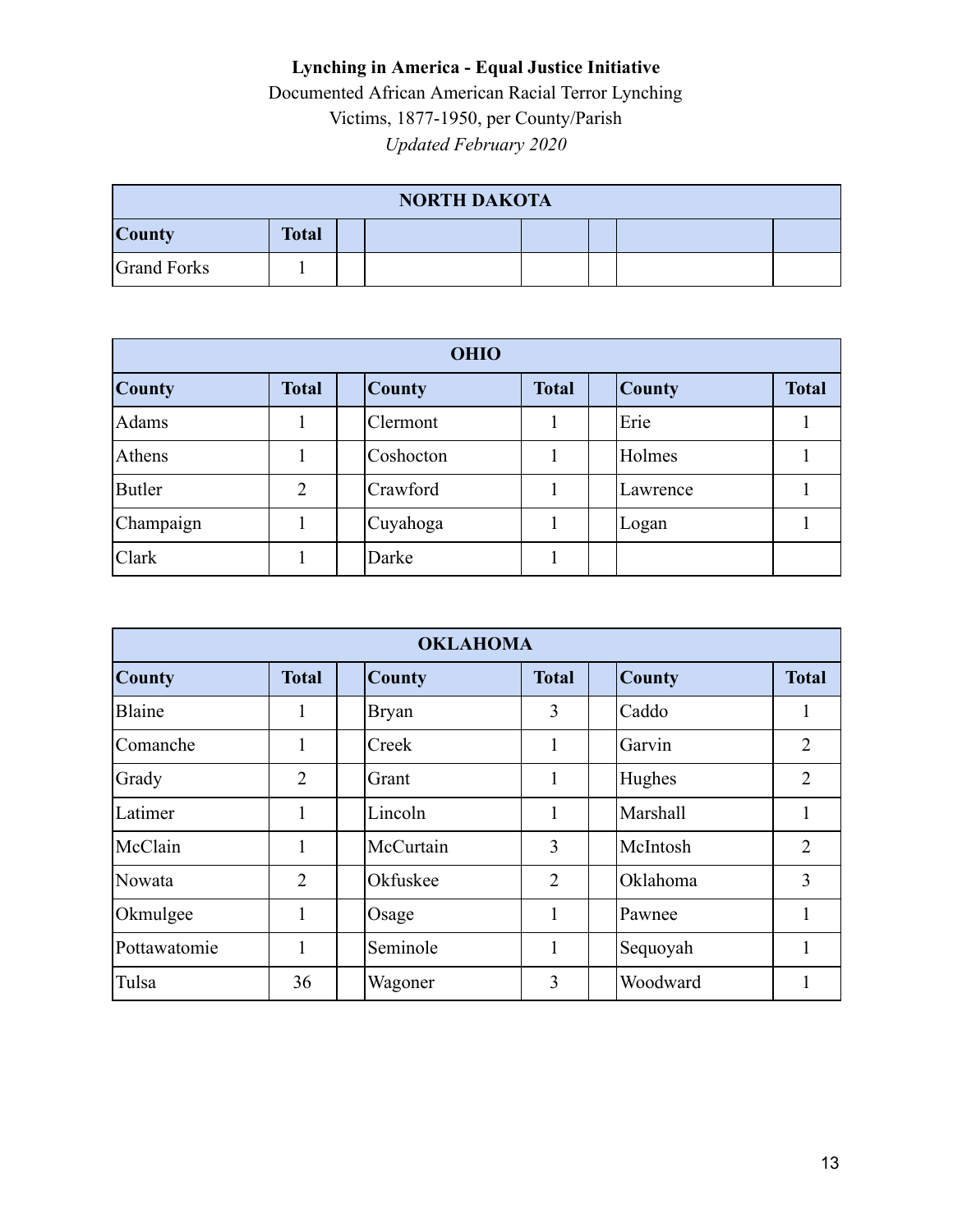| <b>OREGON</b> |              |  |  |  |  |  |  |
|---------------|--------------|--|--|--|--|--|--|
| <b>County</b> | <b>Total</b> |  |  |  |  |  |  |
| Coos          |              |  |  |  |  |  |  |

| <b>PENNSYLVANIA</b> |              |         |              |  |  |  |
|---------------------|--------------|---------|--------------|--|--|--|
| <b>County</b>       | <b>Total</b> | Country | <b>Total</b> |  |  |  |
| Chester             |              | Monroe  |              |  |  |  |

| <b>SOUTH CAROLINA</b> |                |               |                |                 |                |  |  |  |
|-----------------------|----------------|---------------|----------------|-----------------|----------------|--|--|--|
| <b>County</b>         | <b>Total</b>   | <b>County</b> | <b>Total</b>   | <b>County</b>   | <b>Total</b>   |  |  |  |
| Abbeville             | 5              | Aiken         | 13             | Allendale       | $\overline{2}$ |  |  |  |
| Anderson              | 5              | Bamberg       | 4              | <b>Barnwell</b> | 15             |  |  |  |
| Beaufort              | 1              | Charleston    | 4              | Cherokee        | 3              |  |  |  |
| Chester               | 1              | Chesterfield  | $\overline{2}$ | Clarendon       | 4              |  |  |  |
| Colleton              | 10             | Dorchester    | 3              | Edgefield       | 6              |  |  |  |
| Fairfield             | 3              | Florence      | 9              | Georgetown      | 1              |  |  |  |
| Greenville            | 4              | Greenwood     | 15             | Hampton         | 6              |  |  |  |
| Kershaw               | 3              | Lancaster     | $\overline{2}$ | Laurens         | 11             |  |  |  |
| Lexington             | 8              | McCormick     | 1              | Newberry        | 5              |  |  |  |
| Oconee                | 5              | Orangeburg    | 11             | Pickens         | $\overline{4}$ |  |  |  |
| Saluda                | $\overline{2}$ | Spartanburg   | $\overline{2}$ | Sumter          | 3              |  |  |  |
| Union                 | 4              | Williamsburg  | 3              | York            | 9              |  |  |  |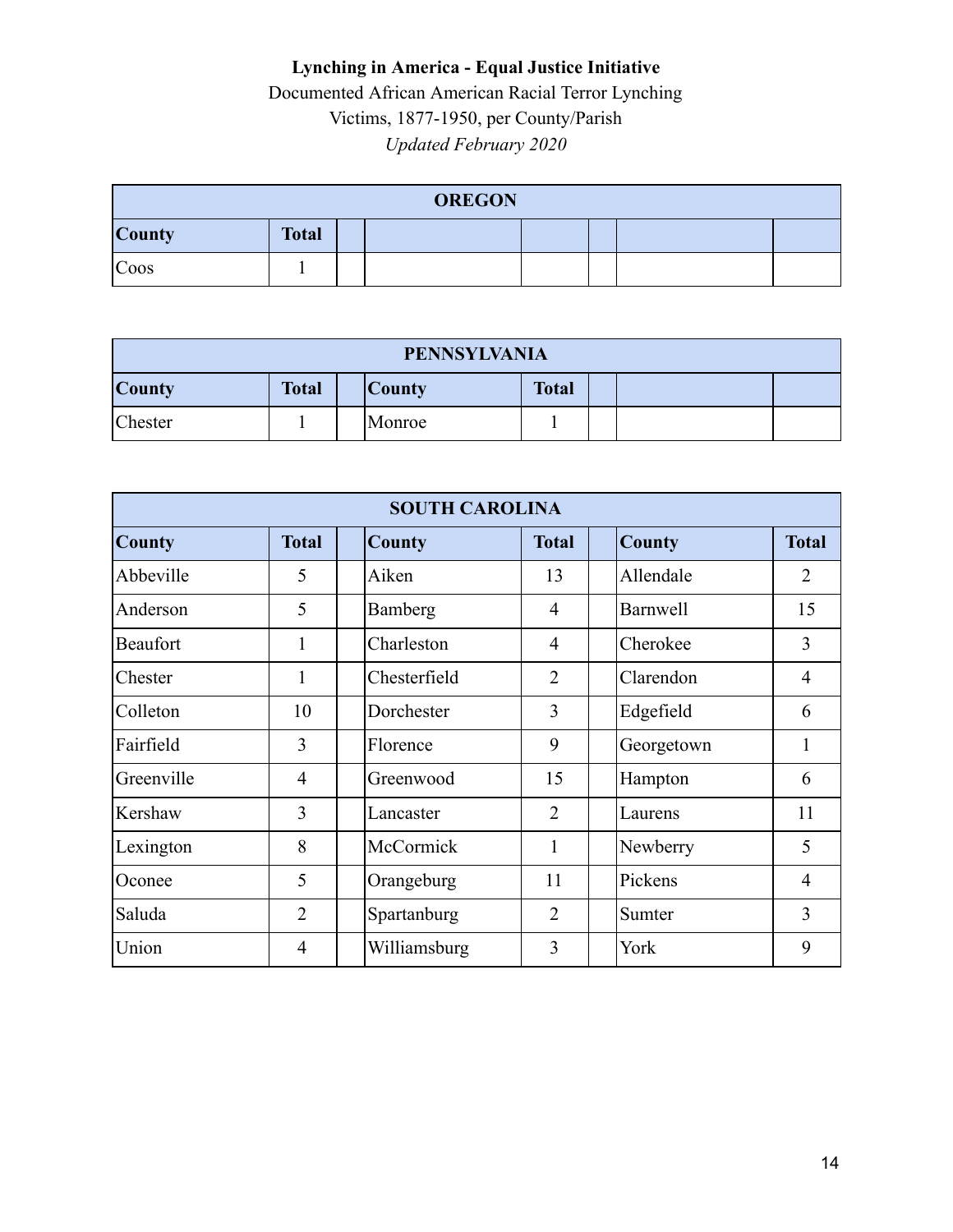| <b>SOUTH DAKOTA</b> |              |  |  |  |  |  |  |
|---------------------|--------------|--|--|--|--|--|--|
| <b>County</b>       | <b>Total</b> |  |  |  |  |  |  |
| Meade               |              |  |  |  |  |  |  |

|               | <b>TENNESSEE</b> |                |                |               |                |  |  |  |  |  |
|---------------|------------------|----------------|----------------|---------------|----------------|--|--|--|--|--|
| <b>County</b> | <b>Total</b>     | <b>County</b>  | <b>Total</b>   | <b>County</b> | <b>Total</b>   |  |  |  |  |  |
| Bedford       | 5                | Bledsoe        | $\overline{2}$ | Campbell      | 3              |  |  |  |  |  |
| Cannon        | 1                | Carroll        | $\overline{4}$ | Cheatham      | $\mathbf{1}$   |  |  |  |  |  |
| Claiborne     | $\overline{3}$   | Coffee         | 8              | Crockett      | 6              |  |  |  |  |  |
| Davidson      | $\overline{4}$   | Decatur        | $\overline{2}$ | Dickson       | $\overline{2}$ |  |  |  |  |  |
| Dyer          | $\overline{7}$   | Fayette        | $\overline{2}$ | Franklin      | $\overline{3}$ |  |  |  |  |  |
| Gibson        | 6                | Giles          | 6              | Hamilton      | $\overline{4}$ |  |  |  |  |  |
| Hardeman      | $\mathbf{1}$     | Hardin         | $\overline{2}$ | Haywood       | $\overline{4}$ |  |  |  |  |  |
| Henderson     | $\overline{3}$   | Henry          | $\overline{2}$ | Humphreys     | $\mathbf{1}$   |  |  |  |  |  |
| Jefferson     | $\mathbf{1}$     | Johnson        | 1              | Knox          | $\overline{4}$ |  |  |  |  |  |
| Lake          | 13               | Lauderdale     | 8              | Lawrence      | $\mathbf{1}$   |  |  |  |  |  |
| Lewis         | $\overline{3}$   | Lincoln        | 5              | Loudon        | $\mathbf{1}$   |  |  |  |  |  |
| Macon         | $\mathbf{1}$     | Madison        | $\overline{3}$ | Marshall      | 8              |  |  |  |  |  |
| Maury         | 5                | Meigs          | $\mathbf{1}$   | Montgomery    | $\mathbf{1}$   |  |  |  |  |  |
| Moore         | 8                | Morgan         | $\overline{3}$ | Obion         | 16             |  |  |  |  |  |
| Putnam        | $\overline{2}$   | Rhea           | 6              | Roane         | $\mathbf{1}$   |  |  |  |  |  |
| Robertson     | 11               | Rutherford     | $\overline{4}$ | Shelby        | 20             |  |  |  |  |  |
| Smith         | $\mathbf{1}$     | <b>Stewart</b> | $\overline{3}$ | Sullivan      | $\mathbf{1}$   |  |  |  |  |  |
| Sumner        | 5                | Tipton         | $\overline{3}$ | Unicoi        | $\mathbf{1}$   |  |  |  |  |  |
| Warren        | $\mathbf{1}$     | Wayne          | $\mathbf{1}$   | Weakley       | 6              |  |  |  |  |  |
| Williamson    | 5                | Wilson         | $\mathbf{1}$   |               |                |  |  |  |  |  |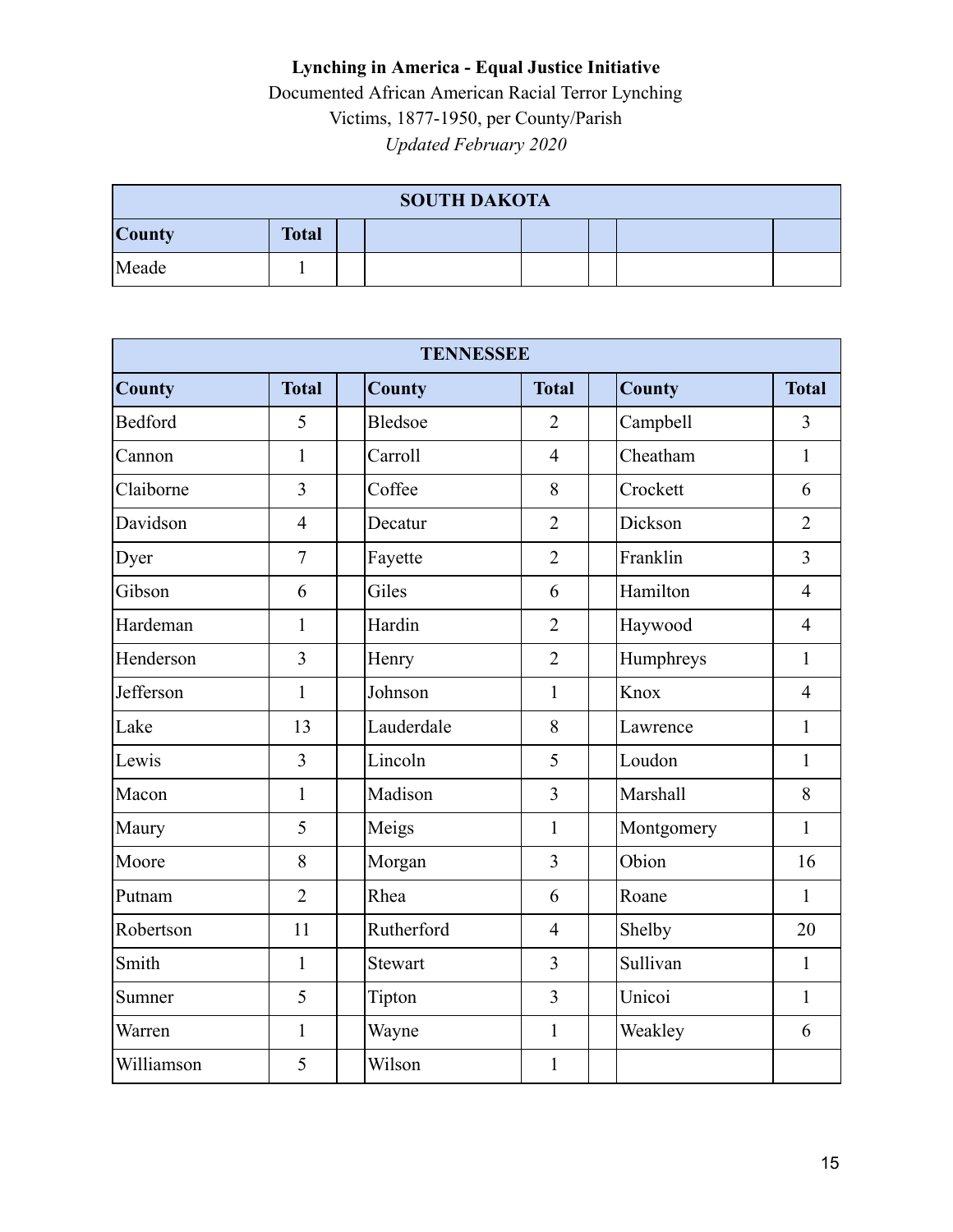|                 | <b>TEXAS</b>   |                 |                |               |                |  |  |  |  |
|-----------------|----------------|-----------------|----------------|---------------|----------------|--|--|--|--|
| <b>County</b>   | <b>Total</b>   | <b>County</b>   | <b>Total</b>   | <b>County</b> | <b>Total</b>   |  |  |  |  |
| Anderson        | 22             | Angelina        | $\overline{2}$ | Atascosa      | 1              |  |  |  |  |
| Austin          | $\overline{2}$ | Bastrop         | $\overline{2}$ | Baylor        | $\mathbf{1}$   |  |  |  |  |
| Bee             | $\mathbf{1}$   | <b>Bell</b>     | $\overline{2}$ | Bosque        | $\overline{2}$ |  |  |  |  |
| Bowie           | 8              | <b>Brazoria</b> | 5              | <b>Brazos</b> | 6              |  |  |  |  |
| <b>Burleson</b> | $\mathbf{1}$   | <b>Burnet</b>   | $\mathbf{1}$   | Caldwell      | $\overline{3}$ |  |  |  |  |
| Camp            | $\mathbf{1}$   | Cass            | 9              | Cherokee      | $\overline{2}$ |  |  |  |  |
| Collin          | $\mathbf{1}$   | Colorado        | $\overline{7}$ | Comal         | $\mathbf{1}$   |  |  |  |  |
| Comanche        | $\overline{2}$ | Cooke           | $\overline{2}$ | Coryell       | $\mathbf{1}$   |  |  |  |  |
| Dallas          | $\overline{2}$ | Delta           | $\overline{3}$ | Denton        | $\overline{2}$ |  |  |  |  |
| DeWitt          | $\mathbf{1}$   | Ellis           | $\mathbf{1}$   | Falls         | $\overline{7}$ |  |  |  |  |
| Fannin          | $\mathbf{1}$   | Fayette         | $\mathbf{1}$   | Fort Bend     | $\overline{4}$ |  |  |  |  |
| Freestone       | 9              | Galveston       | $\mathbf{1}$   | Grayson       | $\overline{2}$ |  |  |  |  |
| Gregg           | $\overline{4}$ | Grimes          | 9              | Hardin        | $\overline{2}$ |  |  |  |  |
| Harris          | $\overline{4}$ | Harrison        | 14             | Henderson     | $\mathbf{1}$   |  |  |  |  |
| Hill            | $\overline{2}$ | Hopkins         | 5              | Houston       | $\overline{2}$ |  |  |  |  |
| Hunt            | 3              | Jasper          | $\mathbf{1}$   | Jefferson     | $\mathbf{1}$   |  |  |  |  |
| Karnes          | $\mathbf{1}$   | Kaufman         | $\overline{2}$ | La Salle      | $\mathbf{1}$   |  |  |  |  |
| Lamar           | $\overline{7}$ | Lavaca          | 3              | Lee           | $\mathbf{1}$   |  |  |  |  |
| Leon            | $\overline{2}$ | Liberty         | $\overline{2}$ | Limestone     | $\overline{4}$ |  |  |  |  |
| Madison         | $\overline{3}$ | Marion          | $\overline{4}$ | Matagorda     | $\mathbf{1}$   |  |  |  |  |
| McLennan        | 15             | Milam           | 5              | Montgomery    | 6              |  |  |  |  |
| Morris          | $\overline{3}$ | Nacogdoches     | $\overline{3}$ | Navarro       | 5              |  |  |  |  |
| Newton          | $\overline{3}$ | Nueces          | $\overline{2}$ | Orange        | 5              |  |  |  |  |
| Panola          | $\mathfrak{Z}$ | Polk            | $\mathfrak{Z}$ | Red River     | 6              |  |  |  |  |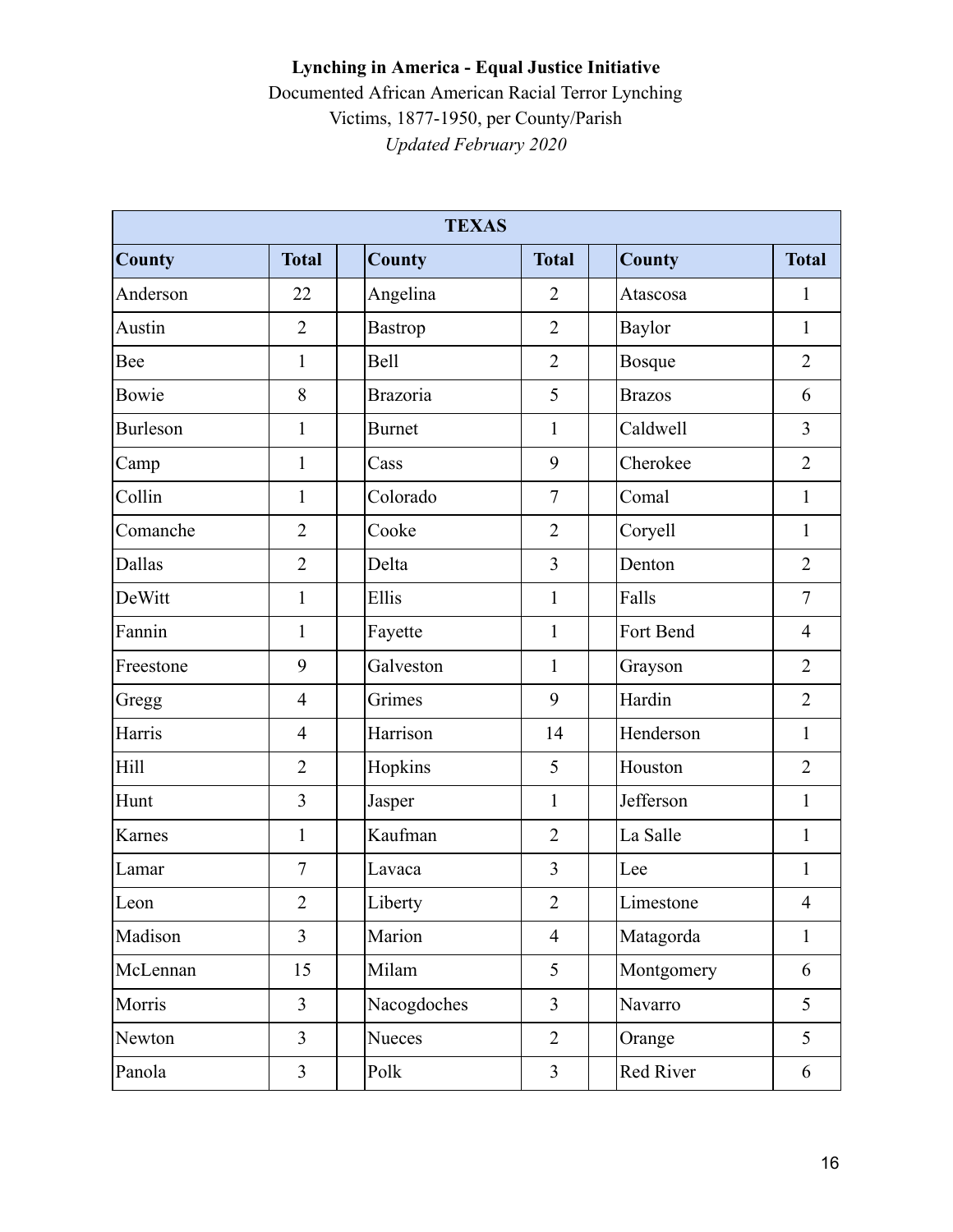| <b>TEXAS</b> (continued) |                |               |              |               |                |  |  |  |
|--------------------------|----------------|---------------|--------------|---------------|----------------|--|--|--|
| <b>County</b>            | <b>Total</b>   | <b>County</b> | <b>Total</b> | <b>County</b> | <b>Total</b>   |  |  |  |
| Reeves                   | 1              | Robertson     | 8            | Rockwall      | 2              |  |  |  |
| Runnels                  | 1              | Rusk          | 5            | Sabine        | 10             |  |  |  |
| San Augustine            | 1              | San Jacinto   | 1            | Shelby        | $\overline{2}$ |  |  |  |
| Smith                    | 3              | Tarrant       | 1            | Taylor        |                |  |  |  |
| Throckmorton             | 1              | <b>Titus</b>  | 1            | Travis        | 3              |  |  |  |
| Trinity                  | 1              | Tyler         | 6            | Upshur        | 3              |  |  |  |
| Val Verde                | 1              | Walker        | 6            | Waller        | 8              |  |  |  |
| Washington               | 5              | Wharton       | 5            | Williamson    | $\overline{2}$ |  |  |  |
| Wood                     | $\overline{2}$ | Zavala        | 1            |               |                |  |  |  |

| <b>UTAH</b>   |              |  |               |              |  |  |  |
|---------------|--------------|--|---------------|--------------|--|--|--|
| <b>County</b> | <b>Total</b> |  | <b>County</b> | <b>Total</b> |  |  |  |
| Carbon        |              |  | Salt Lake     |              |  |  |  |

|               |              | <b>VIRGINIA</b>  |                |  | $* = Independent City$ |              |
|---------------|--------------|------------------|----------------|--|------------------------|--------------|
| <b>County</b> | <b>Total</b> |                  | <b>Total</b>   |  | <b>County</b>          | <b>Total</b> |
| Accomack      |              | Alexandria City* | 2              |  | Alleghany              | 3            |
| Amelia        | 1            | Amherst          | $\overline{2}$ |  | Bath                   |              |
| Bland         | 1            | <b>Brunswick</b> | $\overline{2}$ |  | Campbell               |              |
| Charles City* | 1            | Charlotte        | 2              |  | Charlottesville City*  |              |
| Culpeper      | 2            | Danville City*   | 5              |  | Dinwiddie              |              |
| Essex         | 1            | Fauquier         | 2              |  | Fluvanna               |              |
| Franklin      | 1            | Frederick        |                |  | Halifax                | 3            |
| Henry         | 1            | King and Queen   |                |  | King William           |              |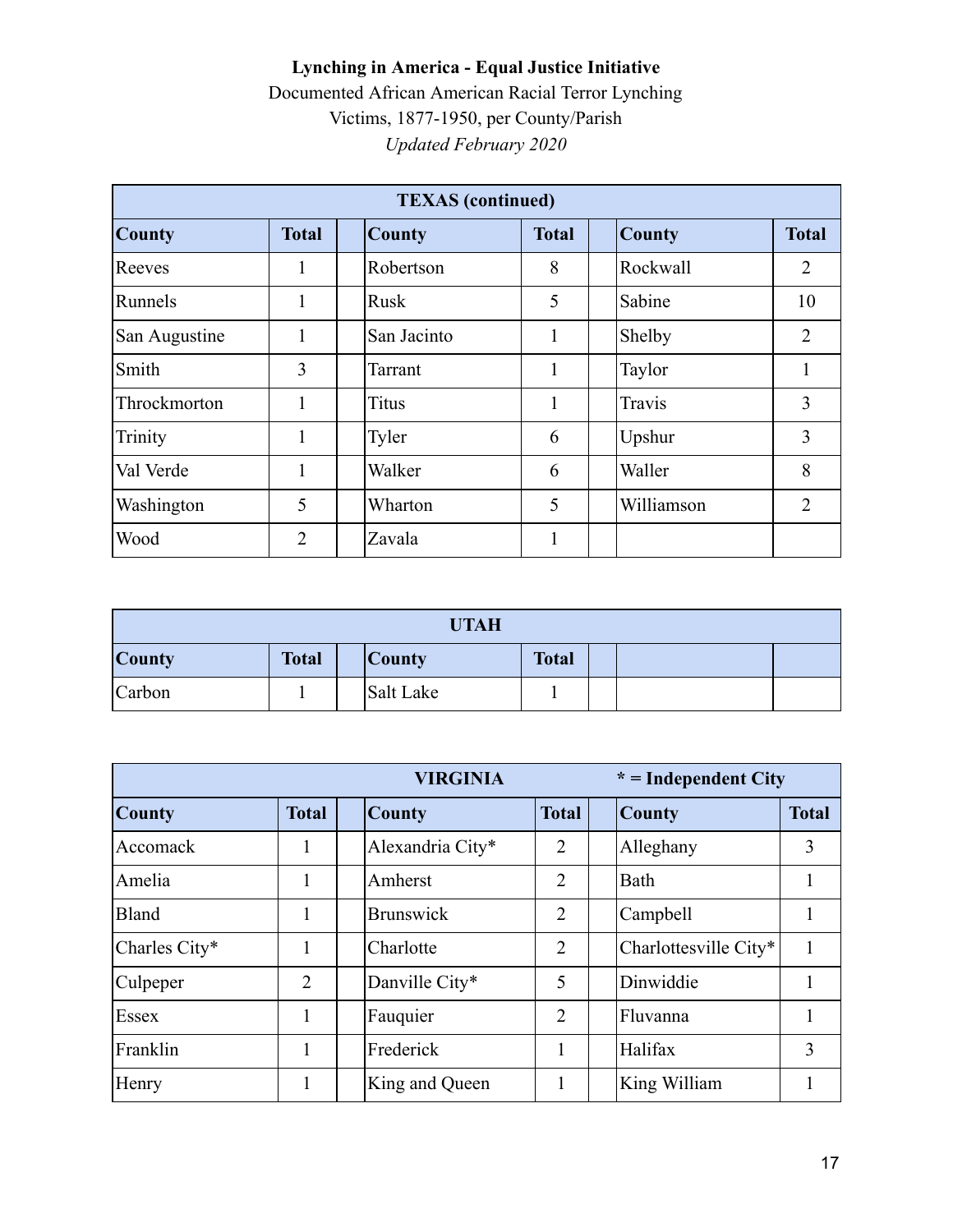|                      |                | <b>VIRGINIA</b> (continued) |                |  | $* = Independent City$ |              |
|----------------------|----------------|-----------------------------|----------------|--|------------------------|--------------|
| <b>County</b>        | <b>Total</b>   | <b>County</b>               | <b>Total</b>   |  | <b>County</b>          | <b>Total</b> |
| Loudoun              | 3              | Louisa                      |                |  | Mecklenburg            | 2            |
| Nelson               | $\overline{2}$ | Newport News City*          | 3              |  | Norfolk City*          |              |
| Northumberland       |                | Nottoway                    | 2              |  | Page                   | 2            |
| Pittsylvania         |                | Prince Edward               |                |  | Prince George          |              |
| Rappahannock         |                | Roanoke                     | $\overline{2}$ |  | Rockingham             |              |
| Russell              | 3              | Scott                       |                |  | Smyth                  |              |
| Surry                |                | <b>Sussex</b>               | 2              |  | <b>Tazewell</b>        | 7            |
| Virginia Beach City* | 1              | Wise                        | 3              |  | Wythe                  | 3            |

| <b>WASHINGTON, D.C.</b> |              |  |  |  |  |  |  |
|-------------------------|--------------|--|--|--|--|--|--|
| <b>Jurisdiction</b>     | <b>Total</b> |  |  |  |  |  |  |
| Washington, D.C.        |              |  |  |  |  |  |  |

| <b>WEST VIRGINIA</b> |                |                |              |               |              |  |  |  |
|----------------------|----------------|----------------|--------------|---------------|--------------|--|--|--|
| <b>County</b>        | <b>Total</b>   | <b>County</b>  | <b>Total</b> | <b>County</b> | <b>Total</b> |  |  |  |
| Berkeley             |                | <b>Braxton</b> |              | Cabell        |              |  |  |  |
| Fayette              | 3              | Greenbrier     | 3            | Lewis         |              |  |  |  |
| Logan                | $\overline{2}$ | McDowell       | 4            | Mercer        | 10           |  |  |  |
| Mingo                |                | Putnam         |              | Randolph      |              |  |  |  |
| Summers              |                | Wetzel         | 3            |               |              |  |  |  |